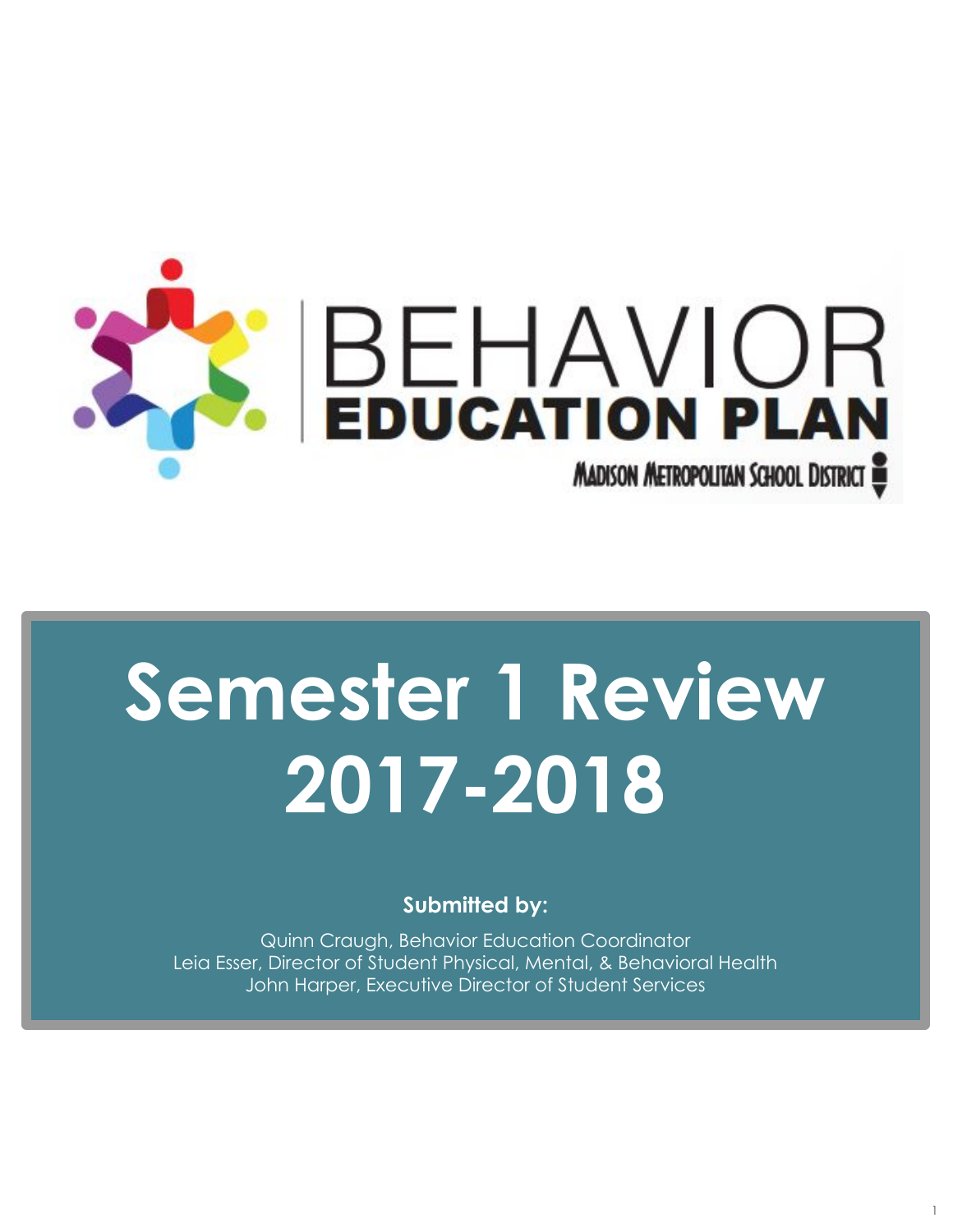# **Introduction**

#### **Purpose**

The report provides an update on quarterly data and progress related to the strategies outlined in the new three-year [implementation plan](https://docs.google.com/document/d/1XLOP-U06zpLyqYx39WtV3YjqiYKtlGx9fW6WtMkdemQ/edit?usp=sharing) of the Behavior Education Plan. This report will focus on semester 1 data.

#### **Content**

The content of the report will detail key findings from semester 1, combining both quarter 1 and quarter 2 data comparisons dating back to 2015-2016, noticings from 2017-2018 school implementation visits for all schools, and next steps as a result of the data and visits. As a reminder to the reader, content is different from years past for two reasons. First, our new, three-year implementation plan identifies new metrics to measure successful implementation and the new data sets provide a deeper understanding of disproportionality and provide an explanation of how the data will be addressed.

#### **Goal**

The three overarching measurable goals of the Behavior Education Plan are: 1) to promote and increase positive student behavior and social emotional growth, 2) to reduce use of out-of-school suspension and 3) to decrease disproportionate use of out-of-school suspension practices for African American students and students with disabilities.

Beyond that, the goal of this report is to highlight areas of strength, illustrate areas of growth, understand our current work, and next steps moving forward.

#### **Highlights and Updates from First Quarter Action Steps**

In the first quarter report, the action steps included exploring innovation, addressing pressing needs and data analysis. The most notable was an intensive, Central Office collaboration with Leopold Elementary and Orchard Ridge Elementary to address urgent needs. The structure of support was coordinated by the Chief of School Operations and was monitored with a tracking tool weekly. Conference calls between the principal, Chief of School Operations, School Improvement Partner, and members from the office of Student Services and Special Education ensured open communication. The results are positive: number of calls for behavior and behavioral incidents decreased and students with intensive needs have more clear support plans.

Another first quarter action item was creating time for school teams to participate in multiple data reviews and analysis. This action was in response to the culture and climate visits feedback in which school teams expressed the need for time outside of the school day to analyze their culture and climate data. This opportunity has yielded strong attendance and positive feedback.

Other specified action items were supporting Intervention systems, constructing walkthrough tools for routines and expectations and coordinating cell phone pilot projects. The aforementioned specific areas of focus did not have an overall district-wide impact; rather, certain schools benefited. The walkthrough tool has supported data gathering in elementary schools trying to identify gaps in the connection between academics and social emotional learning. The cell phone pilot project has two schools participating at this point. Toki Middle School is exploring a cell phone policy with student voice and Sherman Middle School is using Yondr bags as a way to limit student cell phone use in class.

#### **Current State of Behavior Education Implementation in Schools**

Intervention systems

continue to be an area with gaps district-wide. Challenges most often include time, space, and competing commitments for student services staff time.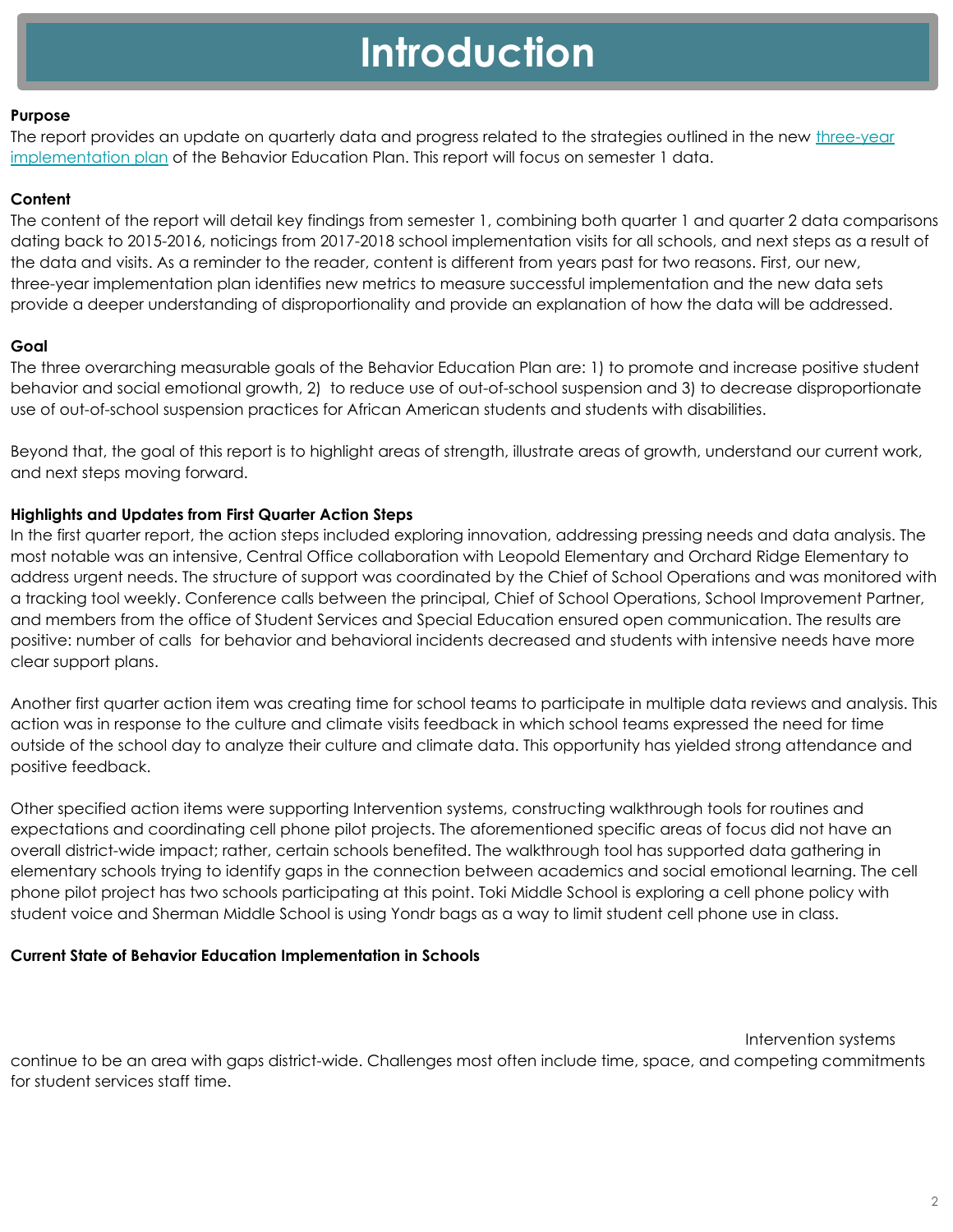# **Key Findings**

#### **Key Findings - Implementation Metrics**

- Culture and climate visits facilitate an opportunity for schools to identify priorities (see page thirteen); the most prevalent area of focus being the critical importance of data analysis through the lens of race, equity, and bias. **Twenty-eight schools have identified equity-focused data analysis as a priority,** illustrating a readiness to engage in root cause data analysis.
- Schools focus on social emotional learning interventions is inconsistent, ultimately resulting in competition for time and space in professional development. Schools have expressed appreciation for the support they have received to determine priorities and key actions steps.

### **Key Findings - Outcome Metrics**

- While **overall suspension rates have increased, a majority of schools are at or below the number of suspension events** as compared to this time last year. The increase in suspension is largely attributed to five schools (4 high, 1 middle) that account for 50% of all (in- and out-of- school) suspensions.
- The **out-of-school suspension risk ratio for African American middle school students has decreased significantly from 15:1 to 6:1** as compared to first semester last year; district-wide, **out-of-school suspension risk ratios for African American students (9:1) and students with disabilities (5:1), are the lowest in three years** and the first time since 2000-2001 the risk ratios have trended down compared years prior.
- Overall, lower level behavior incidents (levels 1 and 2) have increased as compared to 15-16 and 16-17; **refusal to cooperate, leaving class without permission, and disrupting class account for 52% of all incidents**. This requires a concerted focus on classroom engagement and relationship strategies.
- **Freshman and sophomores account for 75% of all incidents** entered at the high school level; the need to strengthen eighth to ninth grade transitions and to understand the root cause of the decrease in behavior incidents junior and seniors years is critical.
- **Ten percent of district-wide teaching staff enter 41% of all behavior incident events, thus highlighting** a need to engage in leadership coaching to ensure targeted supports to those environments.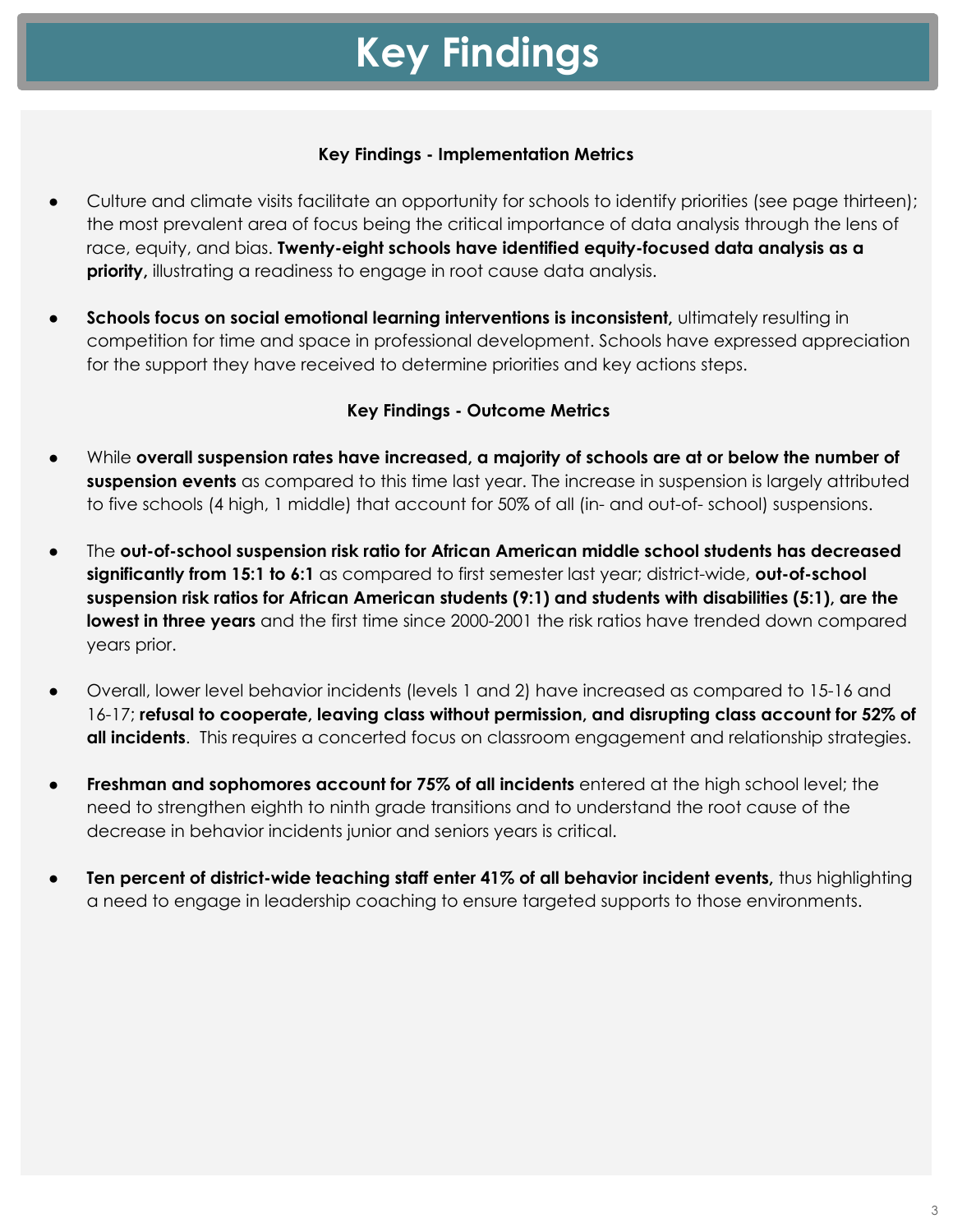# **Central Office Commitments for Semester 2**

# **We are committed to working with schools to change mindsets, build strong relationships, and create a culture of belonging for all students.**

# **We will….**

- **Monitor suspension data weekly** and intervene immediately with schools
- Provide **intensive and coordinated support** to stabilize highest need schools
- **●** Collaborate with principals to ensure **a plan is in place for all required staff to become trained in Developmental Designs**
- **●** Create **guidance for documentation of interventions and progress monitoring** in Educlimber
- Provide **intentional time and space** for **school-based student services teams (psychologist, social worker, nurse, counselor, PBIS coach)** to coordinate social and emotional interventions and mental health supports, including **an expansion of Behavioral Health in Schools** from four to eight schools for 2018-19

# **For our high schools, Central Office will….**

- Work collaboratively at Central Office to **establish clear and consistent transition plan from 8th grade to 9th grade**
- **Begin operationalizing the 'Opportunity Youth recommendations** to address the need for specialized supports and student-centered learning environments, both internal and external
- Support high schools to learn from one another in the following areas:
	- **Investigation checklists for specific incidents** (social media threats, fights, harassment)
	- Broader knowledge of the **Violence Risk Assessments including training and resources**
	- Refresher **on developing, collaborating, and monitoring safety plans for individual students**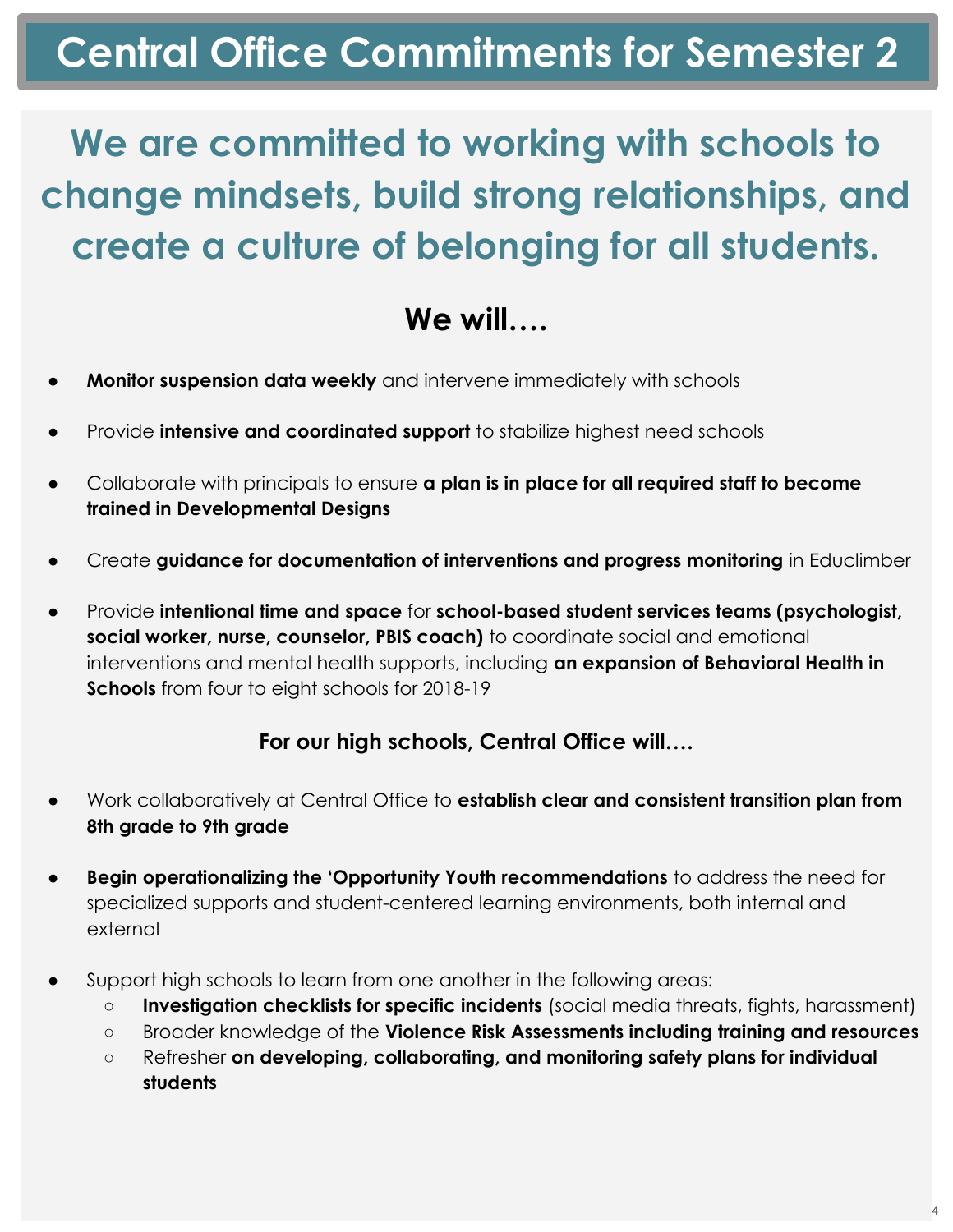# **Specific Next Steps**

#### **Next Steps - Implementation Findings**

- **Deepen partnerships with schools to improve data literacy** so that leadership teams are generating appropriate datasets for teacher teams and Student Service staff to review and analyze.
- **Enhance focus on cross-school collaboration,** deepening the use of best practices district-wide.
- **Explore and plan for improved, meaningful integration** of Developmental Designs, restorative practices, social emotional learning, and Positive Behavior Intervention and Supports; **review and adjust professional development and saturation plans** to ensure staff are trained, as appropriate for their role.
- **Engage in intentional, outcome-driven collaboration with the Family Youth and Community Engagement (FAYCE) department** to address the current implementation 'off track' status and strengthen our implementation of our family engagement strategy.
- **Strengthen systems related to alternatives to suspension**, in particular address the need for school-wide, systemic interventions designed to teach expected behavior and address unmet needs/lagging skills**; review process and make adjustments for 2018-2019 to address the overall level of complexity of the current alternatives to suspension system**.
- Deepen our ability to effectively manage change, through an understanding of school mindset and readiness for change, collaborating with the American Institute for Research to **finalize plans for the use of the Concerns-Based Adoption Model (CBAM) as a way to support leaders to assess and facilitate the mindset shift and readiness factors** still critically necessary to ensure equitable implementation and application of the Behavior Education Plan.
- **Maintain intensive support at Leopold and reduce intensity of support at Orchard Ridge Elementary Schools.** At both schools, there is an encouraging positive trajectory in the reduction of calls, incidents, and overall suspensions. We will **coordinate similar supports at La Follette High School**.

#### **Next Steps - Outcome Findings**

- Engage in an analysis of attendance, suspension, lesson planning, learning partnerships, and teachers team data to **identify key factors influencing a decrease in middle school risk ratios and in-school suspension rates and an increase in out-of-school suspension rates** to understand root cause and inform best practice district-wide.
- **Provide high school-specific data analysis workshops** exploring resources and problem-solving common issues, including classroom engagement and hallway behavior to develop concrete, **tangible solutions to technical challenges while concurrently addressing the adaptive change** necessary to implement an MTSS that recognizes and addresses a student's unmet needs or lagging skills.
- Develop tools and/or resources to **support administrators in assessing implementation of Developmental Designs practices** in classrooms; collaborate with schools to develop a systemic plan to ensure all staff are trained and implementing with fidelity K-12.
- **Support school administrators to develop a plan to review data and develop a system of support for staff with high numbers of low-level (1 and 2) of incident entries;** the plan may include, but is not be limited to: coaching, in-class supports, collaborative problem solving with student services, training in Developmental Designs and/or focus on restorative practices.
- **Continue to partner with Toki and Sherman middle schools** to learn more about potential implications for our cell phone policy.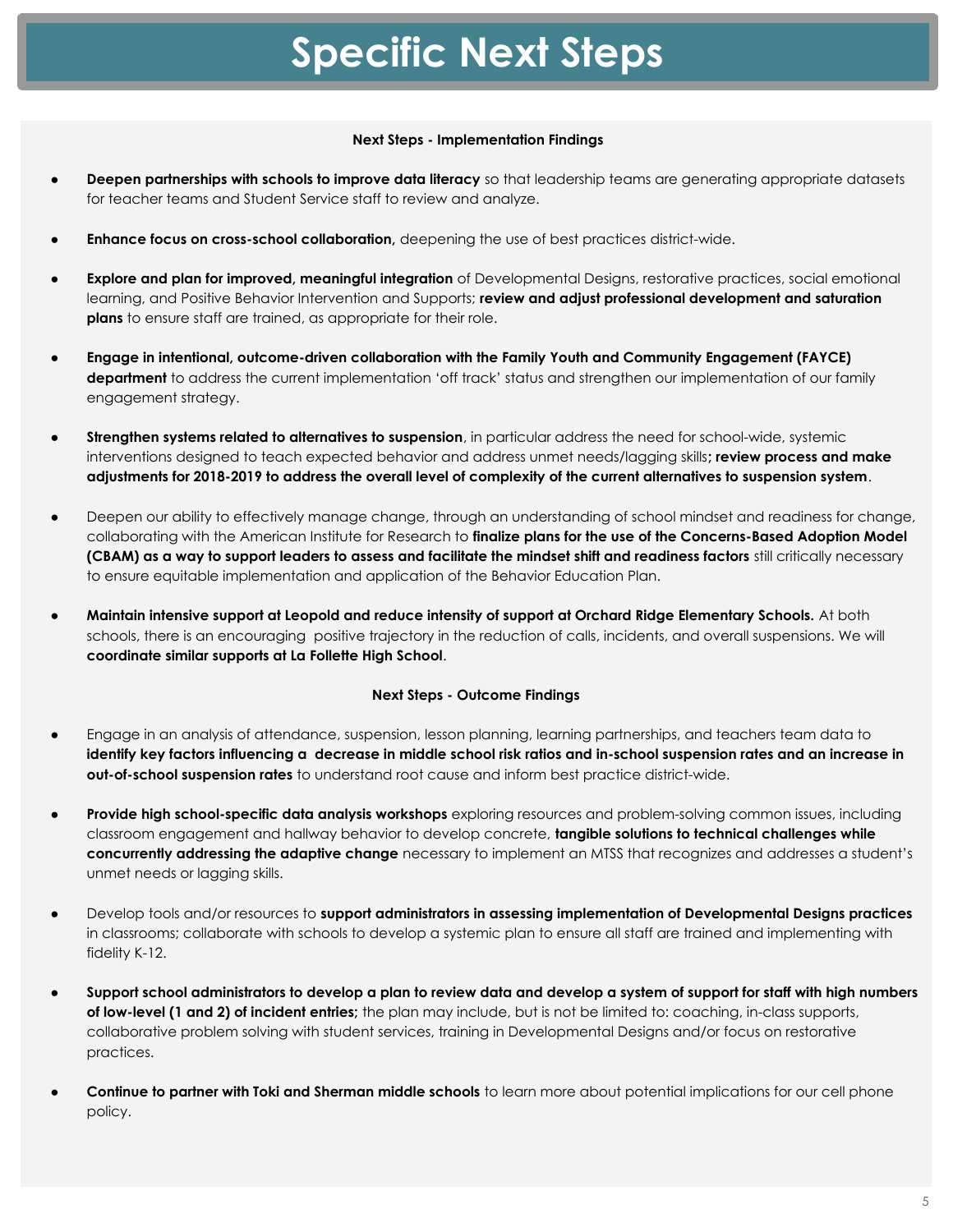# **Data Review**

Data-based decision making continues to be essential in informing implementation of the Behavior Education Plan. Data is used to assess the functioning of systems and practices, in addition to supporting school teams in identifying patterns of behavior that inform instruction and intervention. This report outlines and compares first semester quantitative suspension and behavior event data from 2015-16, 2016-17, and 2017-18.

# **Behavior Events Overall**

Overall behavior incidents have increased compared to the past years at this point in the year. Level 2 incidents increased by 2,195. Those increases at lower levels account for much of the overall increase in incident data.

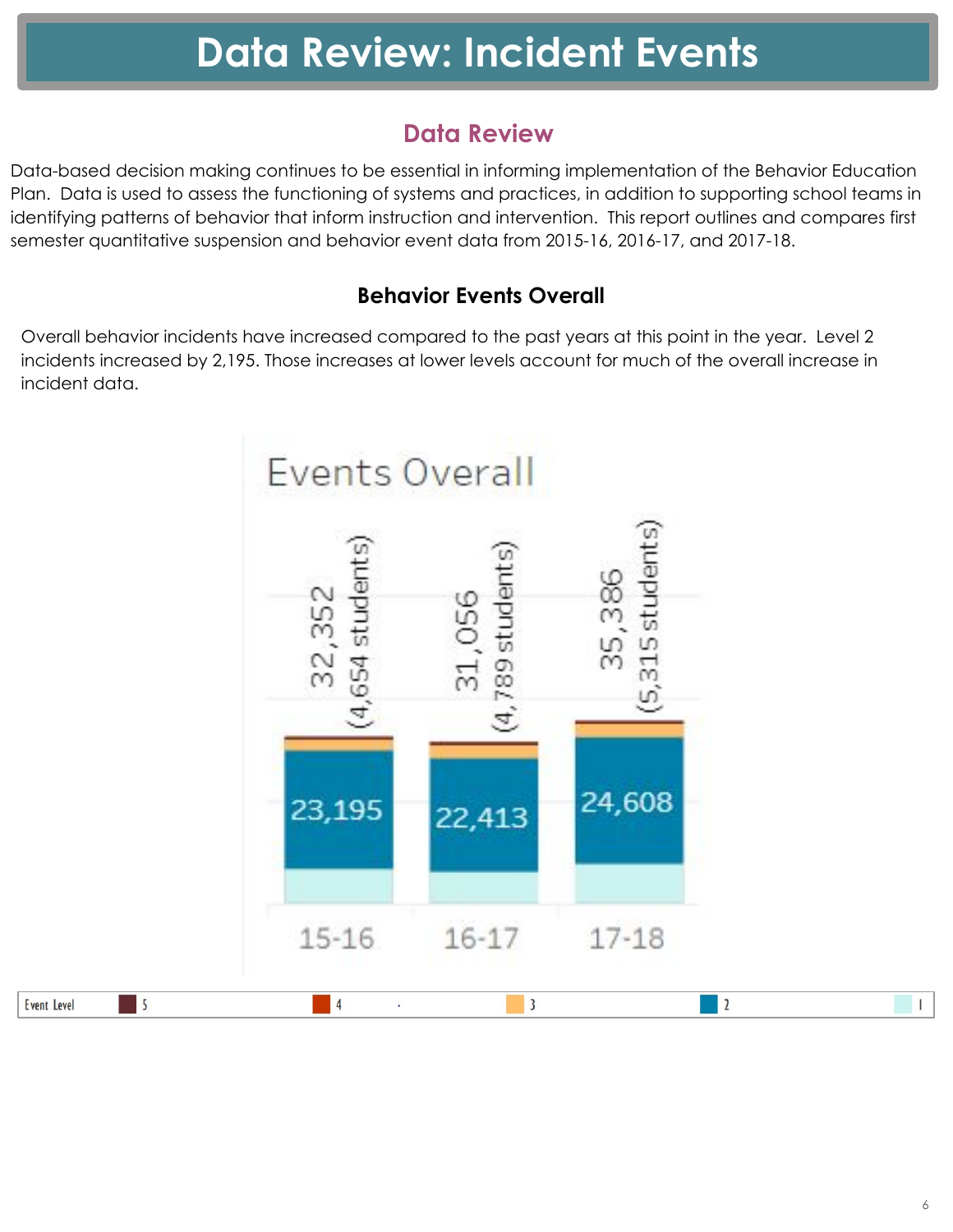# **Behavior Events by Race / Ethnicity**

The following dataset shows incident events broken out into race/ethnicity, ELL status, disability status, gender, and Income status. Each race/ethnicity group has increased incident events when comparing first semester of 2017-2018 to first semester of 2016-2017. Incidents for African American students account for about half of the overall increase in incidents from last year to this year.

# Events by Race/Ethnicity



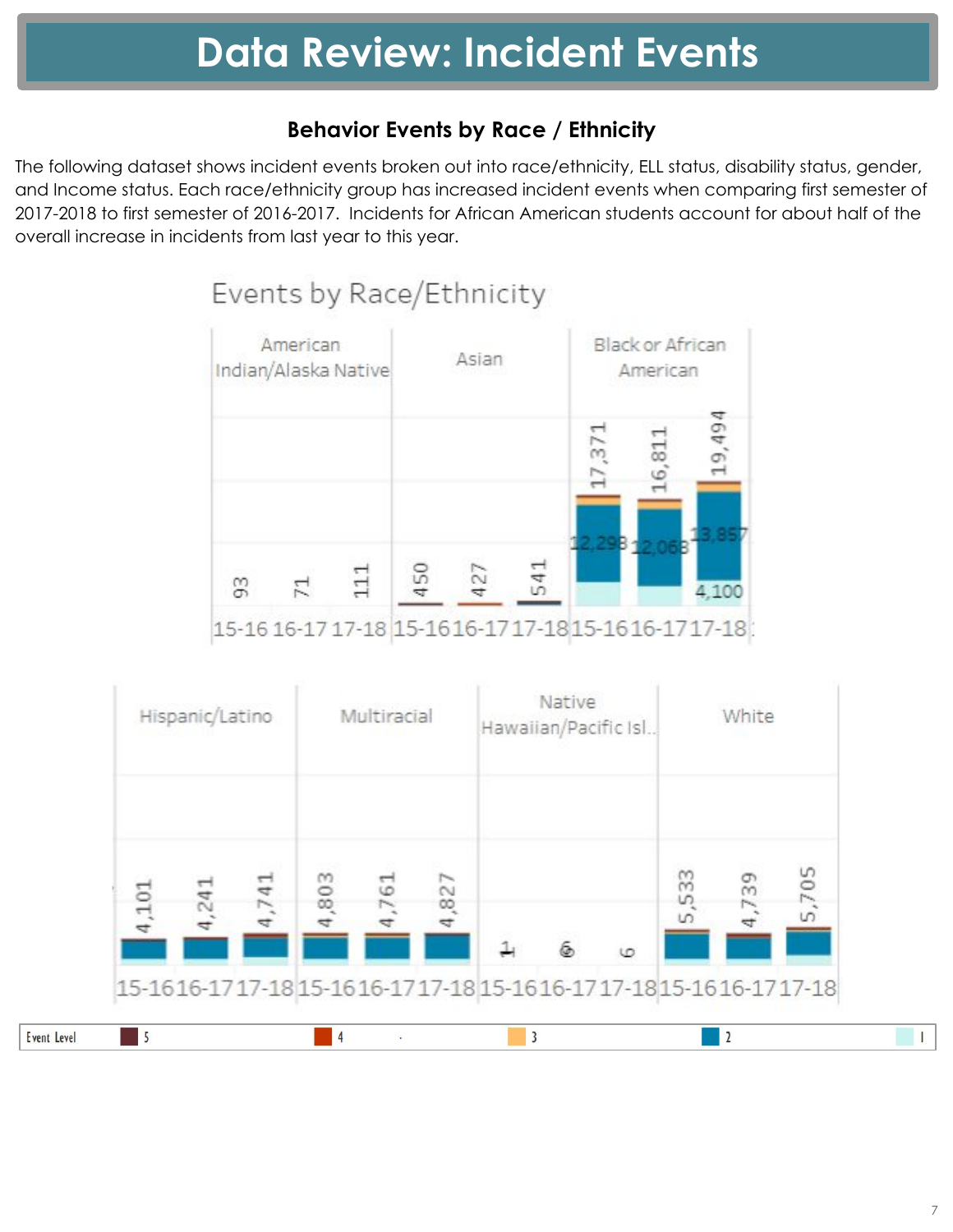# **Behavior Events by Other Demographic Areas**

**ELL** Not ELL 31,845 29,310 27,647 2.36 1149 0.09 3,580 3,409 3,042 6,801 5,708 5,177 15-16 16-17 17-18 15-16 16-17 17-18 Events by Disability



# Events by Gender

Events by ELL



# Events by Income



 $\overline{2}$ 

 $\blacksquare$ 

 $\vert 4$ 

 $\overline{\mathbf{3}}$ 

 $\blacksquare$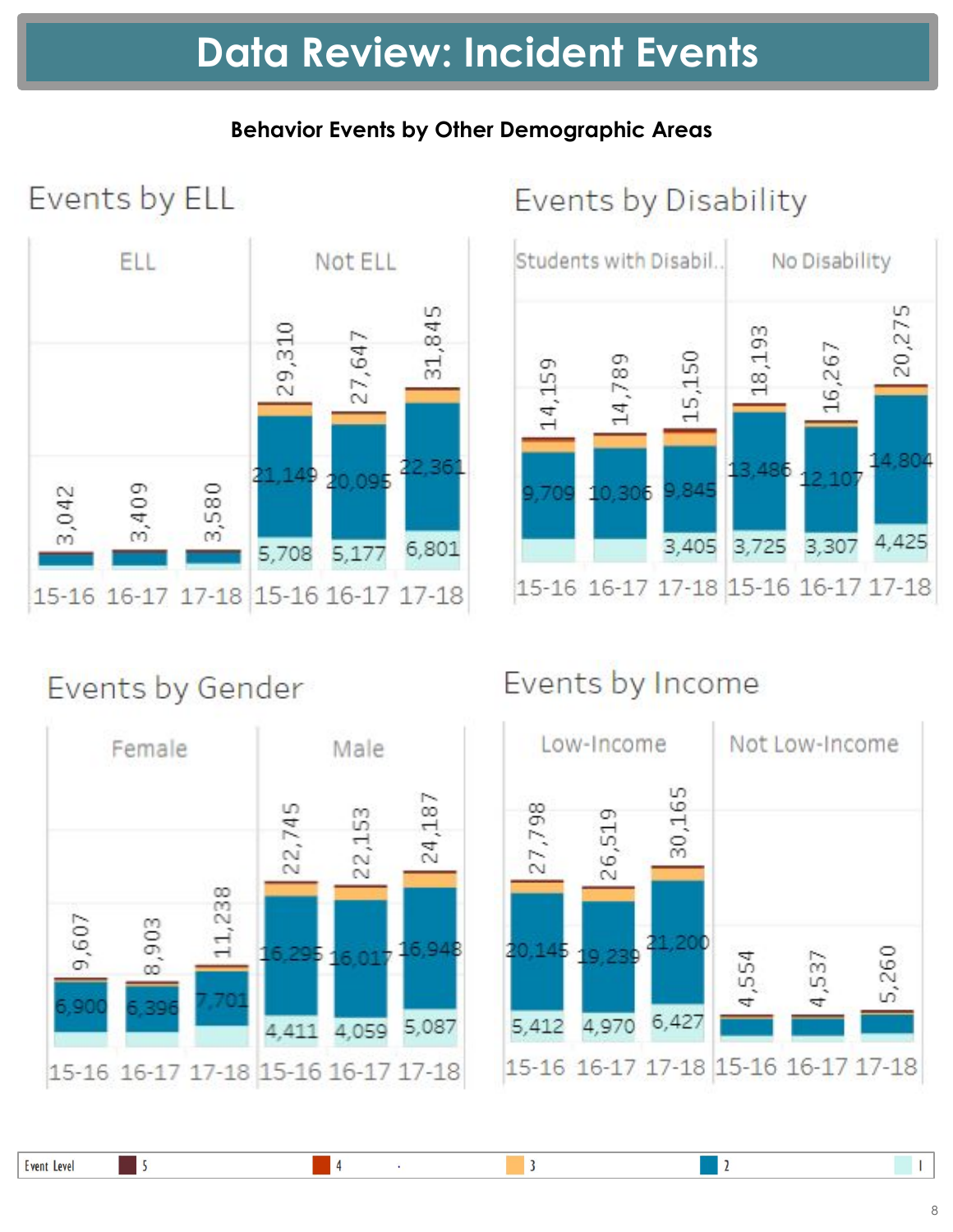# **Disproportionality in Behavior Events by Race / Ethnicity**

The trend in disproportionality in incident events has remained steady when looking at race/ethnicity. There is a 1% increase overall in disproportionality for African American students. Yet at the same time, there is a 5% decrease in incidents events for students with disabilities.

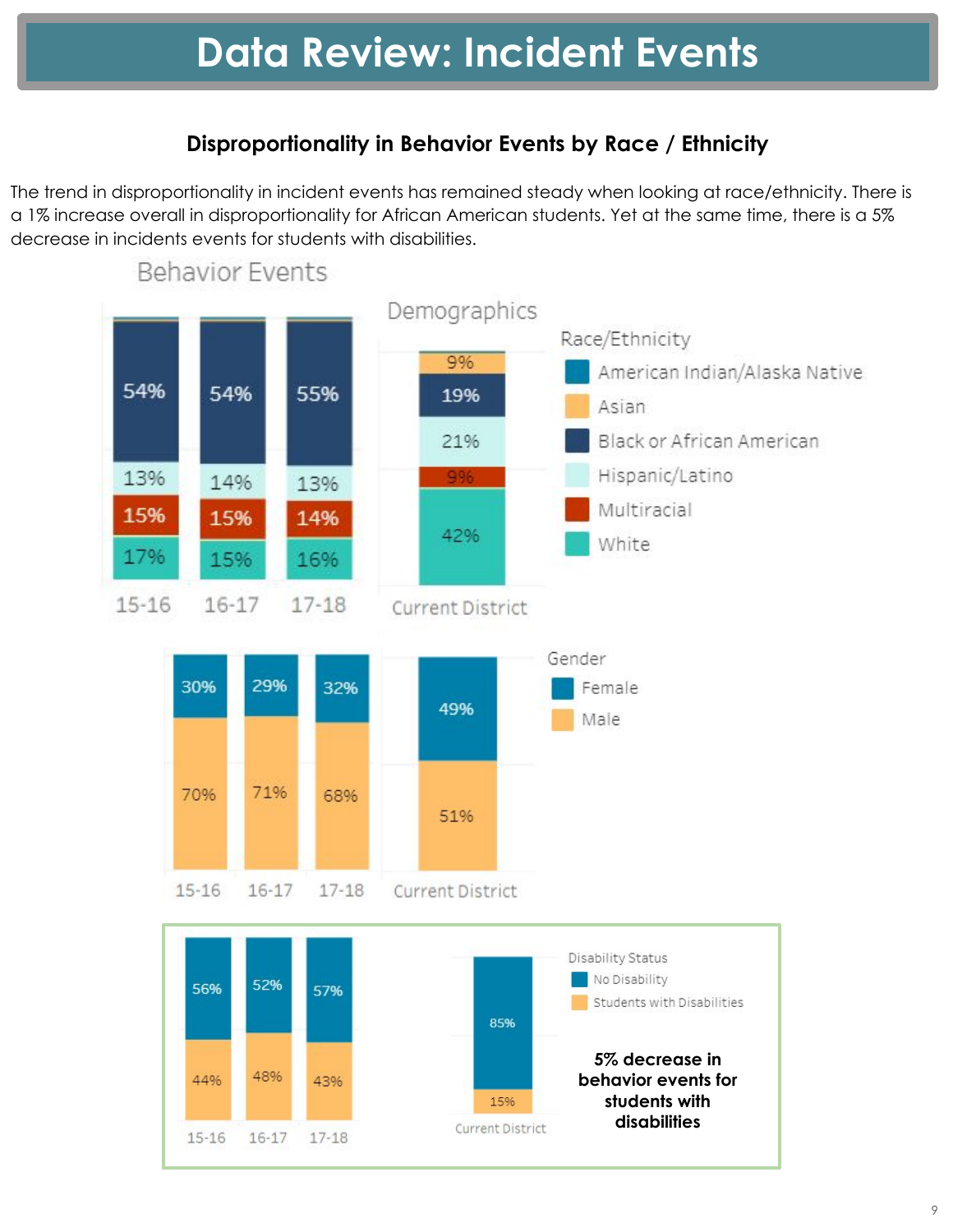# **Disproportionality in Behavior Events by Other Demographic Areas**











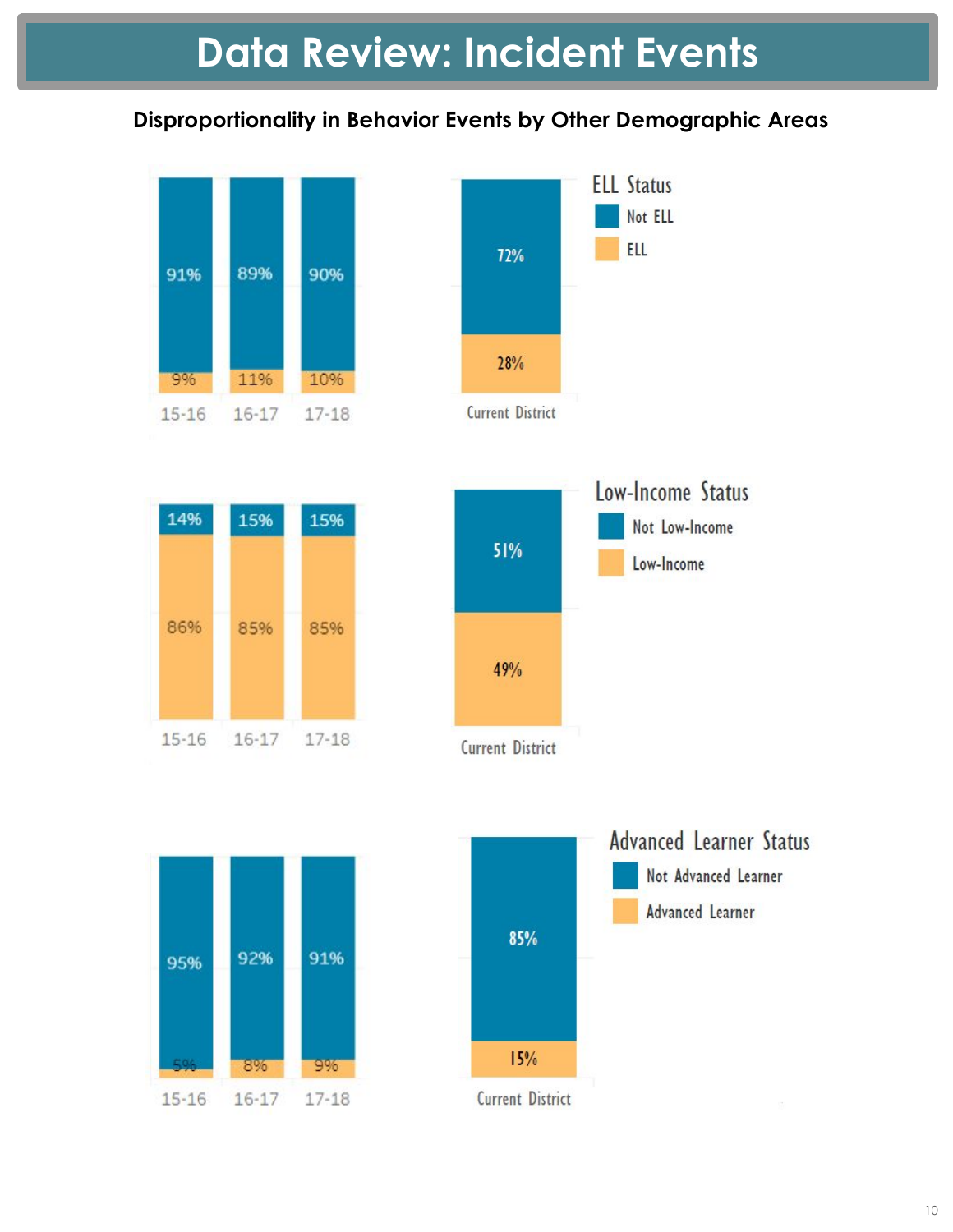# **Out-of-School Suspension Events**

Overall out-of-school suspension has increased district-wide. The largest increase is in our high schools with 129 more suspensions this year than last at the semester. Pages eleven and twelve detail out-of-school disproportionality. Encouragingly, there is a 1% decrease overall for African American students. For students with disabilities, there is a 4% decrease in out-of-school suspension and there is a 3% increase for female students in out-of-school suspension when looking at the overall three year comparisons.



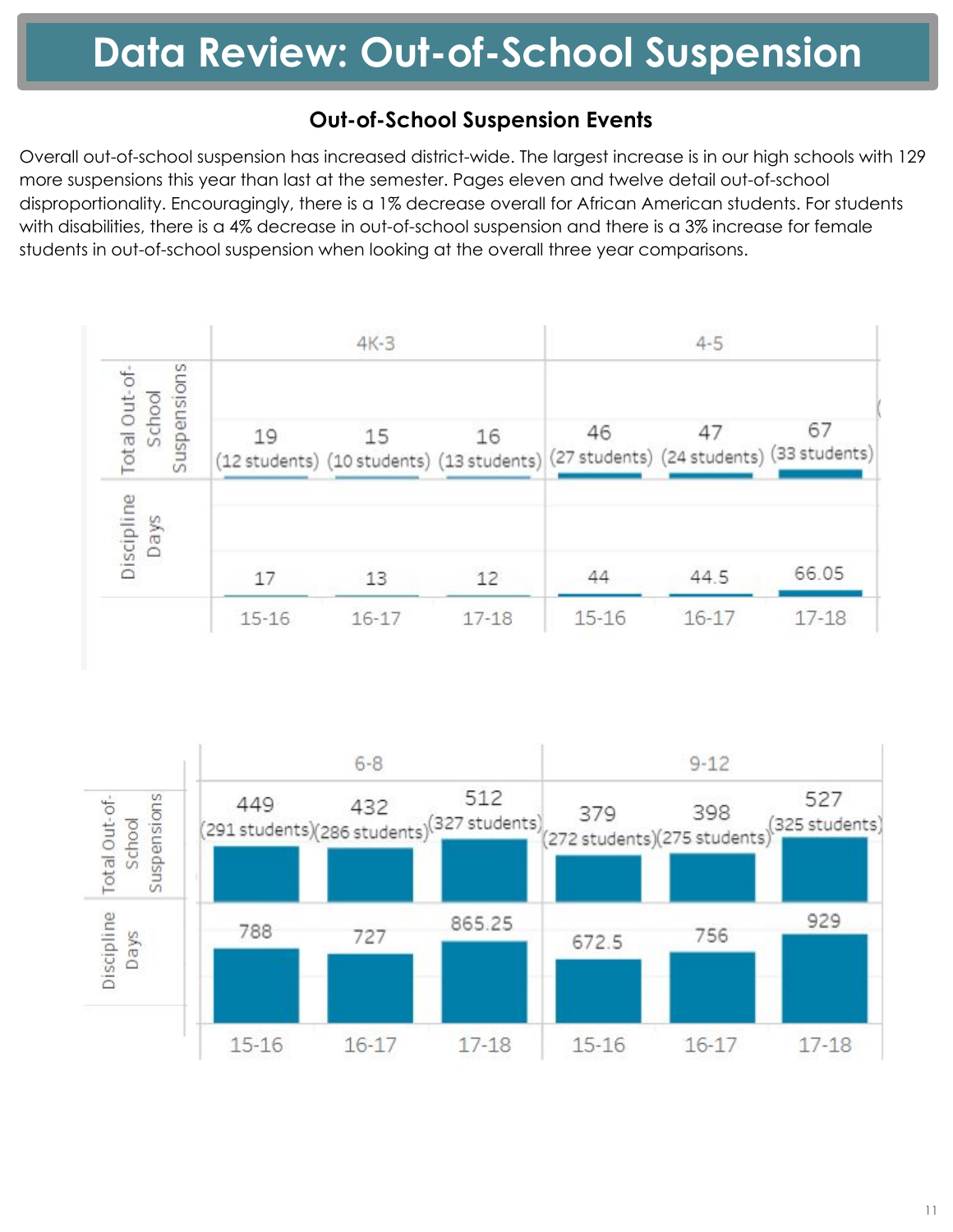# **Data Review: Out-of-school Suspension**

# **Disproportionality in Out-of-School Suspension Events by Race / Ethnicity**



# **Disproportionality in Out-of-School Suspension by Other Demographic Areas**

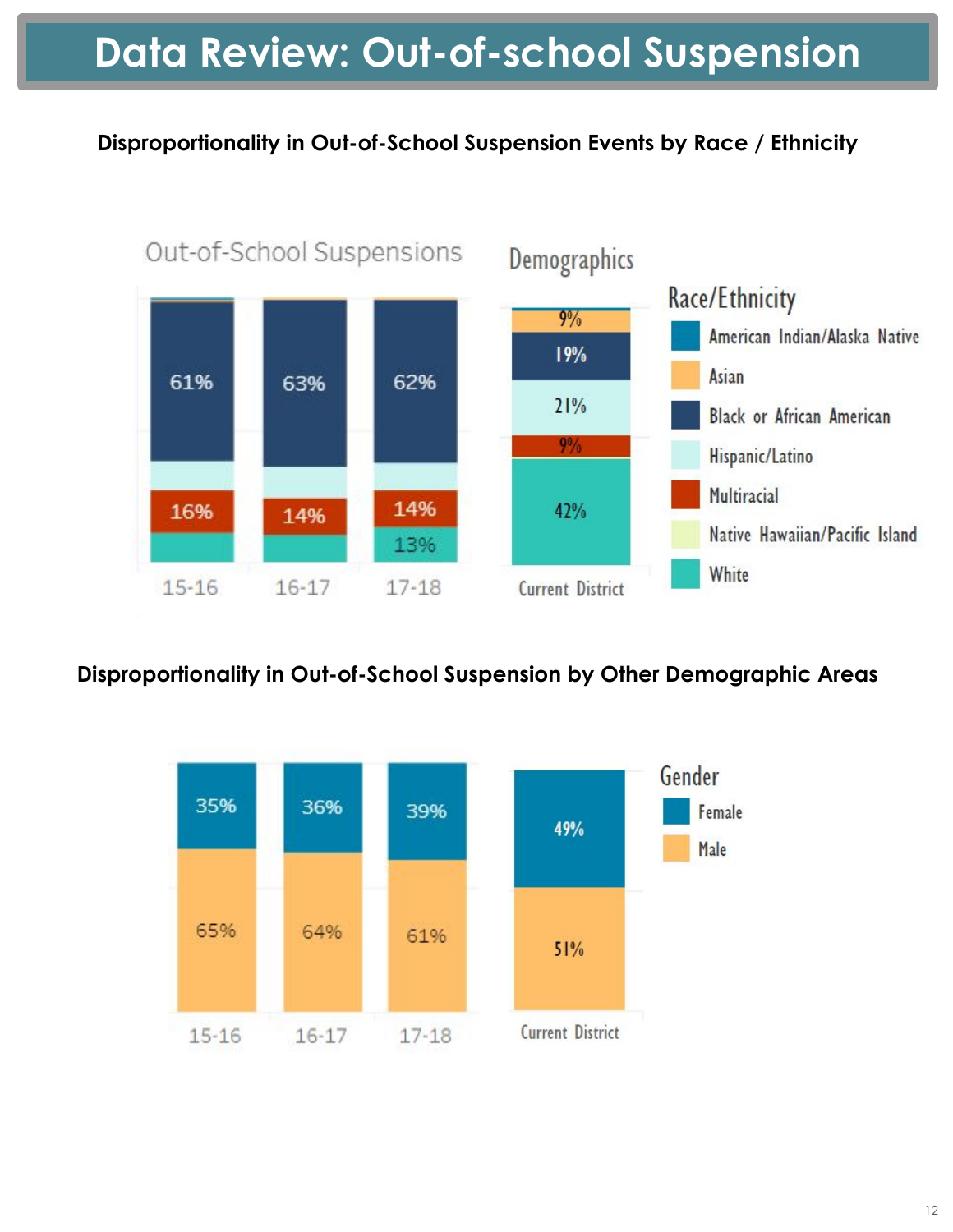# **Data Review: Out-of-school Suspension**

# **Disproportionality in Out-of-School Suspension by Other Demographic Areas**

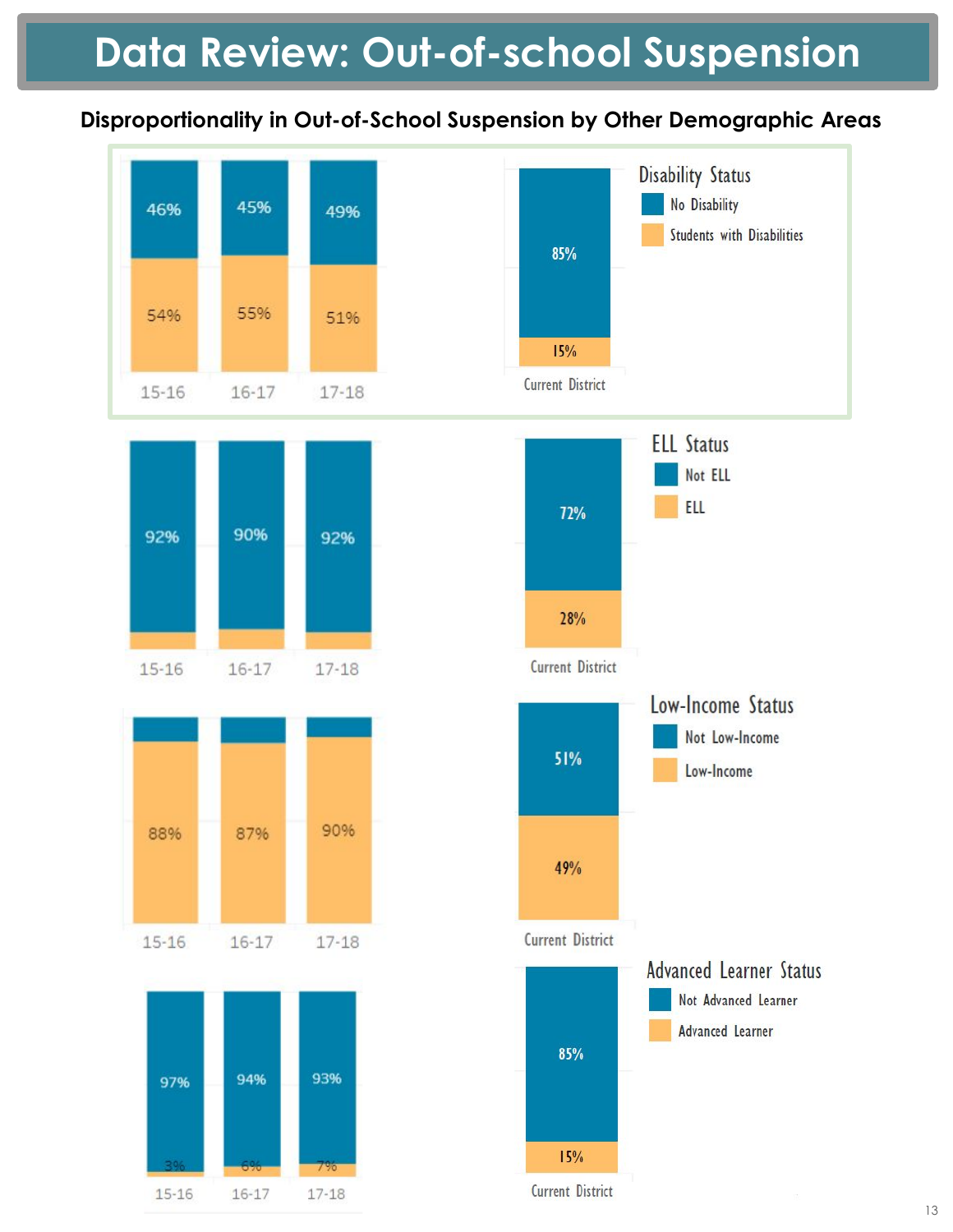# **Data Review: Culture and Climate report**

# **Results from the Culture and Climate First Semester Self-Assessment**

This report details the aggregate score of each indicator school teams self-assess during a Culture and Climate visit. 3.0 is considered minimally proficient or in place. The stages of prepare, implement and full implementation connect to the implementation steps from the three-year evaluation of the Behavior Education Plan.

This resource shows school-by-school results for the Culture & Climate Visit Survey. The bars at left show average responses by indicator and the bars at right show the number of schools with each response (1-5) on each indicator.

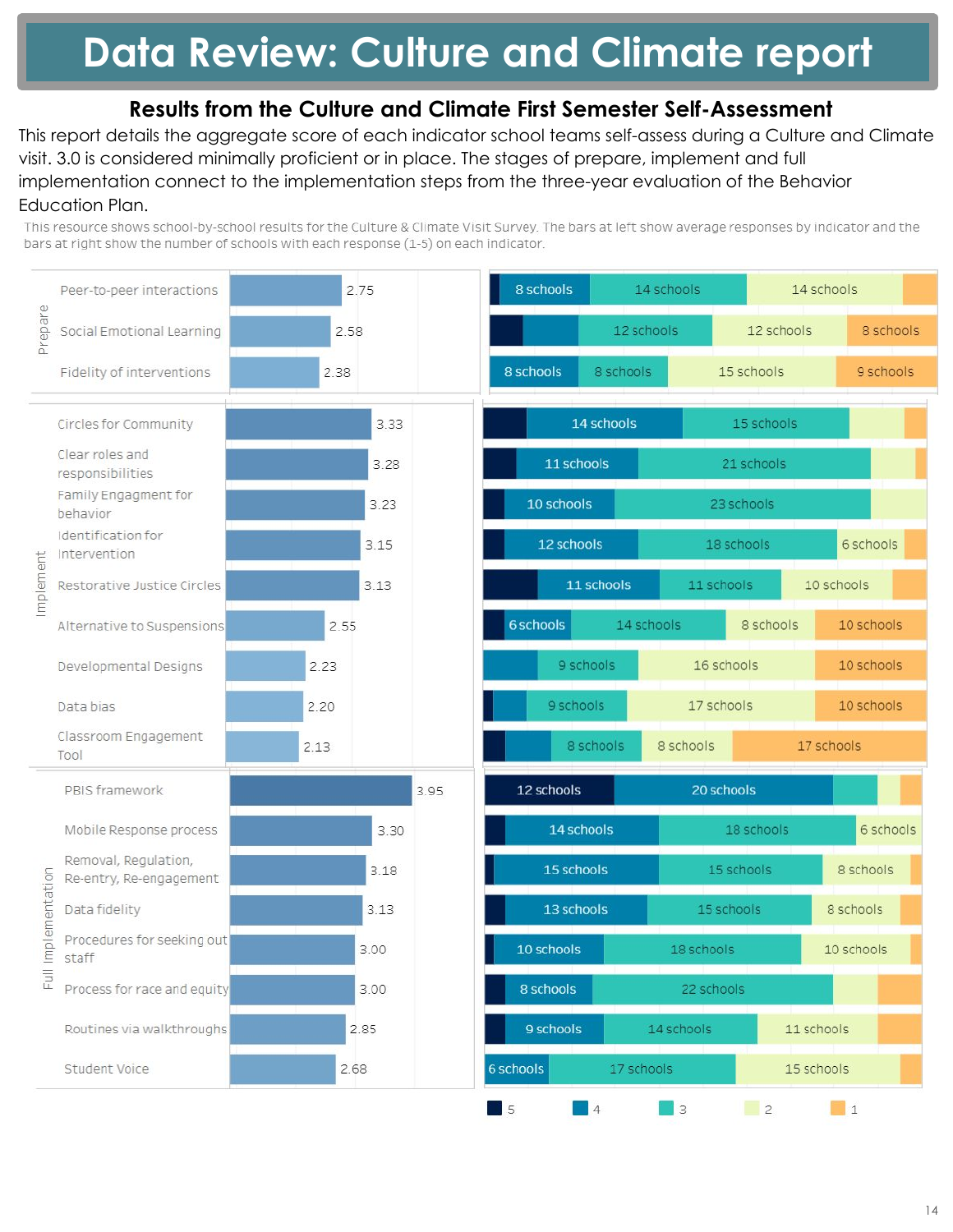# **Summary of Progress: Implementation Areas**

|                                                                                                                                                    | <b>Central Office Actions</b>                                   | <b>School Implementation Area</b>                                                                                 | <b>Expected Outcomes</b>                                                                                 |
|----------------------------------------------------------------------------------------------------------------------------------------------------|-----------------------------------------------------------------|-------------------------------------------------------------------------------------------------------------------|----------------------------------------------------------------------------------------------------------|
| <b>Implementation Area 1</b><br>Develop the knowledge, skills,<br>and dispositions necessary to<br>implement the Behavior<br><b>Education Plan</b> | On track<br>2.<br>N/A                                           | On track<br>On track                                                                                              | 1.<br>No data yet<br>2.<br>On track<br>3.<br>On track<br>4.<br>Off track<br>5.<br>Monitor positive trend |
| <b>Implementation Area 2</b><br>Develop school-wide systems<br>and practices for proactively<br>teaching and responding to<br>behavior             | On track<br>2.<br>On track                                      | On track<br>2.<br>On track<br>3.<br>On track                                                                      | No data yet<br>1.<br>$\overline{2}$ .<br>Off track<br>3.<br>No data yet<br>4.<br>No data yet             |
| <b>Implementation Area 3</b><br>Developing systems and<br>structures for classroom<br>engagement                                                   | On track<br>2.<br>On track<br>3.<br>On track<br>4.<br>Off track | On track<br>2.<br>On track<br>3.<br>Slightly off track<br>4.<br>Slightly off track<br>5.<br>Slightly off track    | No data yet<br>$\mathbf{l}$ .<br>$\overline{2}$ .<br>Monitor positive trend                              |
| <b>Implementation Area 4</b><br>Integrating social emotional<br>learning in core instruction                                                       | Slightly off track<br>1.<br>2.<br>N/A                           | Slightly off track<br>1.<br>2.<br>Slightly off track<br>3.<br>N/A<br>4.<br>N/A                                    | Off track<br>1.<br>$\overline{2}$ .<br>No data yet                                                       |
| <b>Implementation Area 5</b><br>Practices and procedures to<br>respond, restore, and<br>re-engage                                                  | Slightly off track<br>1.<br>$\overline{2}$<br>On track          | On track<br>On track<br>2.<br>3.<br>Slightly off track<br>4.<br>On track<br>5.<br>Slightly off track<br>6.<br>N/A | Off track<br>1.<br>2.<br>Off track<br>3.<br>No data yet                                                  |
| Implementation Area 6<br>Practices and procedures for<br>group and individual<br>intervention                                                      | On track<br>$\overline{2}$ .<br>On track                        | On track<br>л,<br>2.<br>Slightly off track<br>3.<br>N/A                                                           | Off track<br>1.<br>2.<br>Off track<br>3.<br>No data yet                                                  |
| <b>Implementation Area 7</b><br>Leveraging staff through job<br>description alignment and<br>clearly defined roles and<br>responsibilities         | On track<br>On track                                            | On track                                                                                                          | Off track<br>1.                                                                                          |
| <b>Implementation Area 8</b><br>Develop school-wide data<br>systems and practices to<br>promote equitable<br>application of policy                 | On track<br>On track<br>3.<br>On track                          | Slightly off track<br>1.<br>$\overline{2}$ .<br>Slightly off track                                                | Monitor positive trend<br>1.<br>2.<br>Monitor positive trend<br>3.<br>No data yet                        |
| <b>Implementation Area 9</b><br>Develop systems for<br>meaningful communication<br>with families                                                   | On track<br>2.<br>Off track                                     | On track                                                                                                          | 1.<br>No data yet<br>15                                                                                  |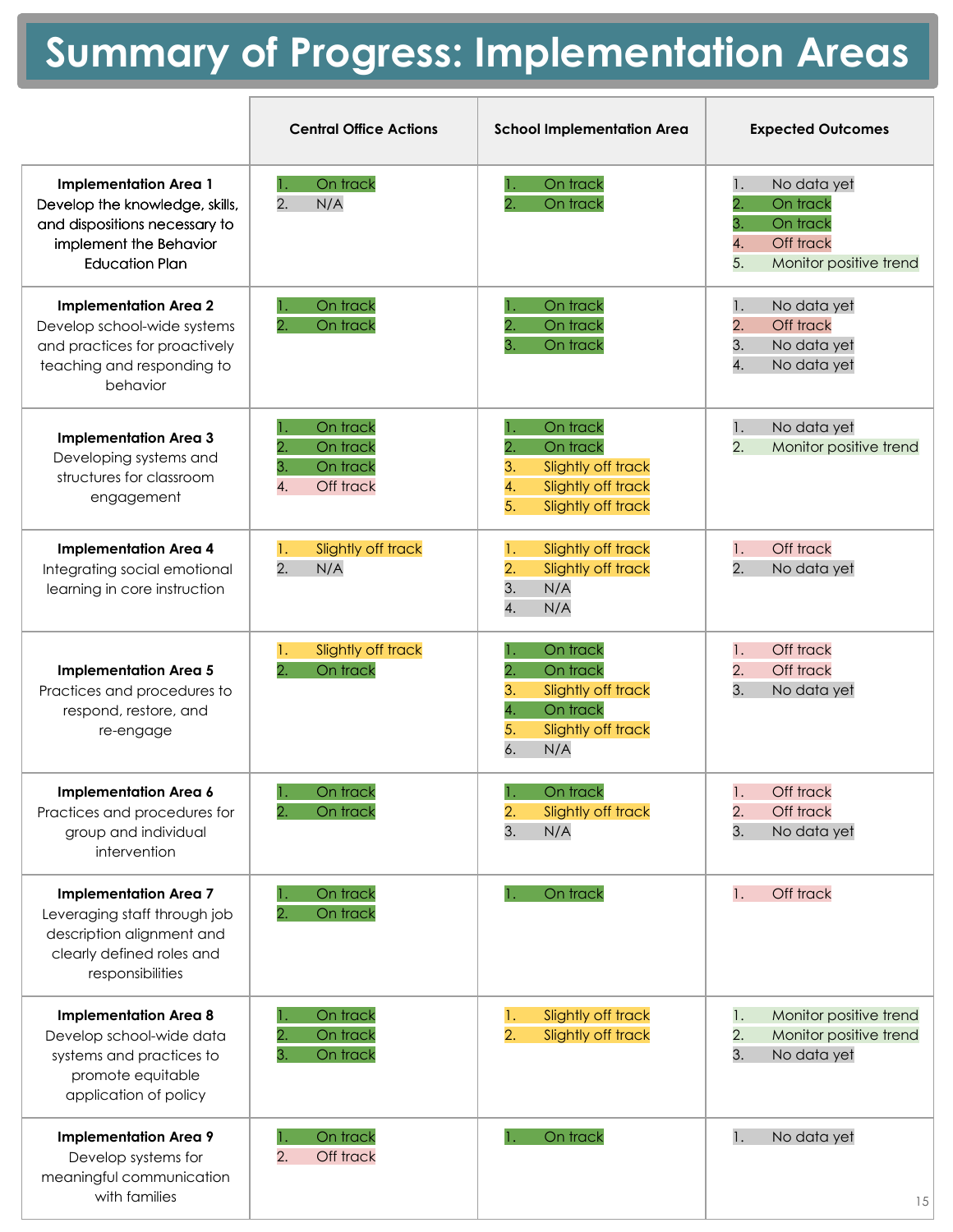### **Implementation Focus Area #1 Develop the knowledge, skills, and dispositions necessary to implement the Behavior Education Plan**

### **Central Office Actions**

| Implementation Step                                                                                                                                                                                                           | <b>On Track Status</b> | <b>Status Update</b>                                                                |
|-------------------------------------------------------------------------------------------------------------------------------------------------------------------------------------------------------------------------------|------------------------|-------------------------------------------------------------------------------------|
| Research and select a conceptual<br>framework, such as the Concerns Based<br>Adoption Model (CBAM), to assess<br>implementation of the Behavior Education<br>Plan, specifically individual concerns,<br>needs, and readiness. | On track               | Consultation with David Osher will continue to<br>determine use of CBAM in schools. |
| Pilot the use of the selected assessment                                                                                                                                                                                      | N/A                    | N/A; pilot will begin once the assessment has<br>been selected.                     |

### **School Implementation Area**

| Area of Focus                               | Implementation<br><b>Phase</b> | On Track<br><b>Status</b> | <b>Implementation Data</b>                                                                               |
|---------------------------------------------|--------------------------------|---------------------------|----------------------------------------------------------------------------------------------------------|
| Foundational knowledge and<br>understanding | Full                           | On track                  | With all schools participating in the Culture and<br>Climate visits, the average self-assessment score   |
| Shared values and restorative<br>mindsets   | Full                           | On track                  | is 3.0/5.0. This means there is baseline<br>implementation and is expected at this point in<br>the year. |

| Outcome                                                                                                 | <b>On Track</b><br><b>Status</b> | <b>Status Update</b>                       |
|---------------------------------------------------------------------------------------------------------|----------------------------------|--------------------------------------------|
| Increased percentage of staff report<br>consequences are fair for all students on the<br>climate survey | Data not available until spring  |                                            |
| Decreased disproportionality in incidents for<br>students with disabilities                             | On track                         | Incidents decreased by 5% from 48% to 43%  |
| Decreased disproportionality in OSS for<br>students with disabilities                                   | <b>On Track</b>                  | OSS events decreased by 4% from 55% to 51% |
| Decreased disproportionality in incidents for<br>African American students                              | Off track                        | Incidents increased by 1% from 54% to 55%  |
| Decreased disproportionality in OSS for<br>African American students                                    | <b>Monitor positive</b><br>trend | OSS events decreased by 1% from 63% to 62% |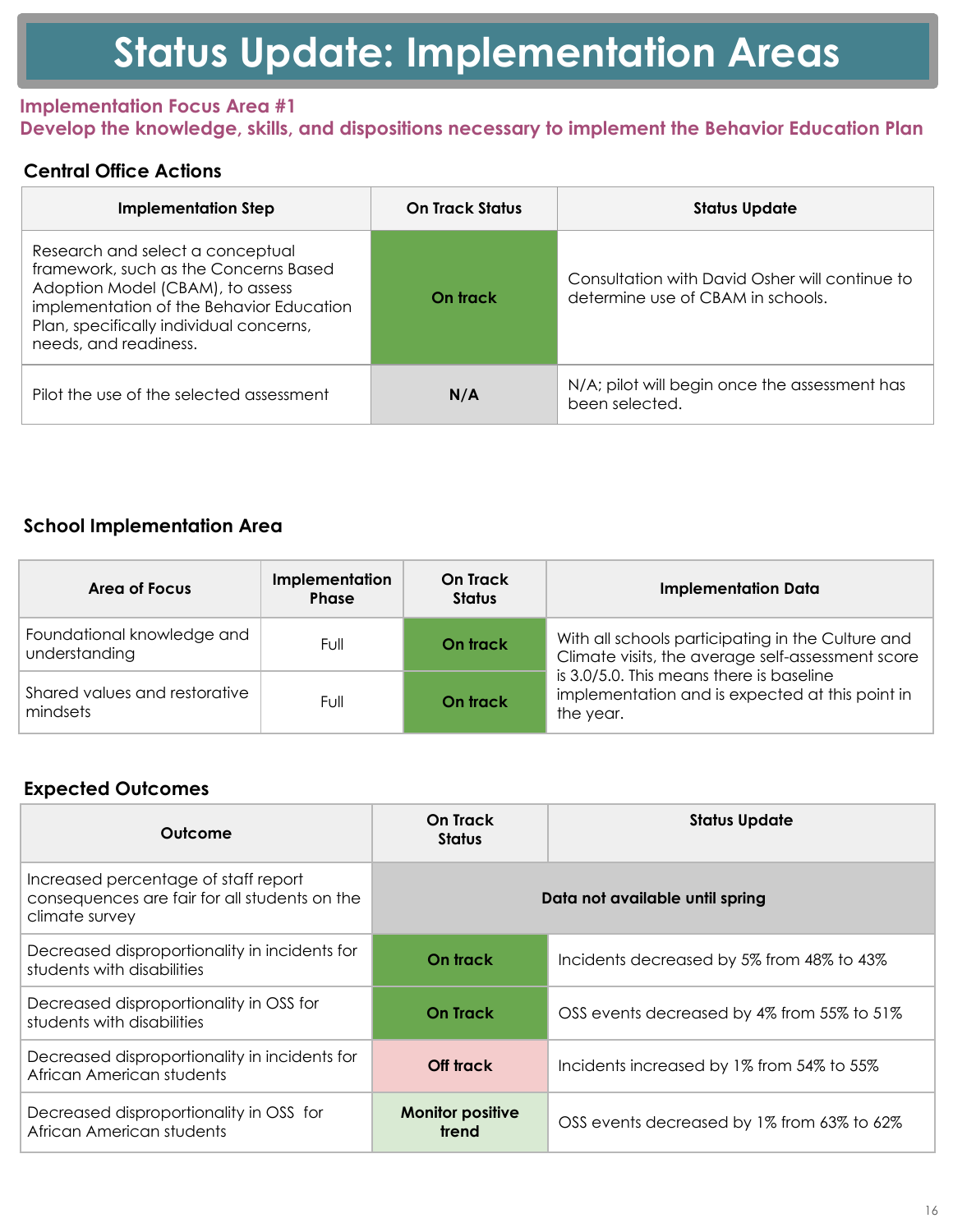#### **Implementation Focus Area #2 Develop school-wide systems and practices for proactively teaching and responding to behavior**

### **Central Office Actions**

| <b>Implementation Step</b>                                                                                                                                           | <b>On Track Status</b> | <b>Status Update</b>                                                                                                                   |
|----------------------------------------------------------------------------------------------------------------------------------------------------------------------|------------------------|----------------------------------------------------------------------------------------------------------------------------------------|
| Provide schools with lessons to support the<br>launch of the school year and the<br>teaching of expectations; monthly booster<br>lessons provided to schools for use | On track               | Schools are accessing support when needed<br>through school support requests to address<br>expectations, routines and booster lessons. |
| Assess implementation of school-wide,<br>universal practices; develop a plan to<br>immediately implement the highest priority<br>areas not yet in place              | On track               | With all schools having participated in a<br>Culture and Climate visit, there are plans and<br>named priorities in each school.        |

### **School Implementation Area**

| Area of Focus                                  | Phase of<br>Implementation | On Track<br><b>Status</b> | <b>Implementation Data</b>                                                                                                                                 |
|------------------------------------------------|----------------------------|---------------------------|------------------------------------------------------------------------------------------------------------------------------------------------------------|
| Develop shared expectations<br>with students   | Full                       | On track                  | All schools participated in Culture and Climate<br>and reported an aggregate self-assessment                                                               |
| Proactive teaching of<br>behavior expectations | Full                       | On track                  | rating of 3.95/5.0 for PBS expectations in place.<br>This is the highest rating of any indicator. School<br>teams also report using walkthroughs, boosters |
| Reinforcements and providing<br>feedback       | Full                       | On track                  | and revisiting routines as important steps in<br>implementing these strategies for an entire year.                                                         |

| Outcome                                                                                                | On Track<br><b>Status</b>       | <b>Status Update</b>                                                                                                              |
|--------------------------------------------------------------------------------------------------------|---------------------------------|-----------------------------------------------------------------------------------------------------------------------------------|
| Increased fidelity on the school-wide setting<br>subscale of the Self-assessment Survey (SAS)          | Data not available until spring |                                                                                                                                   |
| Decreased behavior incidents, in<br>school-wide settings, that lead to<br>out-of-school suspension     | Off track                       | Increased by 28% from 439 incidents of OSS in<br>school-wide settings (hall, playground, cafeteria,<br>bathroom) to 610 incidents |
| Increased percentage of students reporting<br>they understand how they should and<br>should not behave |                                 | Data not available until spring                                                                                                   |
| Increased percentage of staff who report<br>students understand behavior expectations                  |                                 | Data not available until spring                                                                                                   |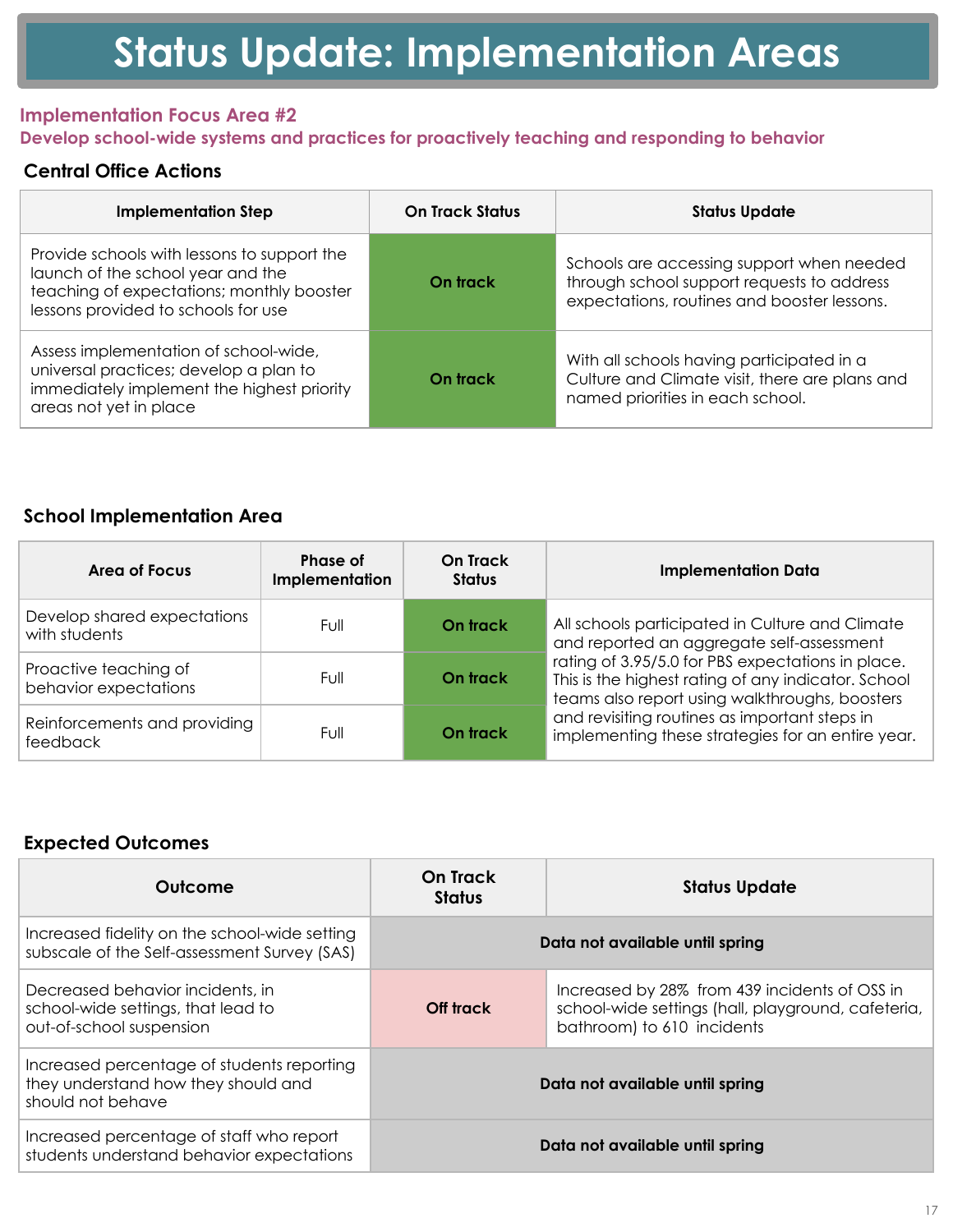### **Implementation Focus Area #3 Developing systems and structures for classroom engagement**

# **Central Office Actions**

| <b>Implementation Step</b>                                                                                                                                                                                                                                                                                 | <b>On Track Status</b> | <b>Status Update</b>                                                                                                                                                                                                 |
|------------------------------------------------------------------------------------------------------------------------------------------------------------------------------------------------------------------------------------------------------------------------------------------------------------|------------------------|----------------------------------------------------------------------------------------------------------------------------------------------------------------------------------------------------------------------|
| Provide schools roster of all staff trained in<br>Developmental Design (DD)s;<br>collaboratively develop plan to ensure all<br>staff are trained, based on the saturation<br>plan, by 2021 prioritizing the following roles<br>for 17-18: principals, instructional coaches,<br>and PBIS coaches (>.2 FTE) | On track               | Principals have received notification of<br>Developmental Designs summer training<br>opportunities.<br>We will be working with administrators to<br>determine staff to attend trainings in June, July<br>and August. |
| Train 2 in-district Developmental Designs<br>trainers for elementary                                                                                                                                                                                                                                       | On track               | Two MMSD school-based PBIS coaches have<br>begun the trainer of trainer process to teach<br>Developmental Designs for elementary.                                                                                    |
| Train 6-8 additional school-based<br>Developmental Designs peer coaches;<br>engage peer coaches in a professional<br>learning community to further develop skills                                                                                                                                          | On track               | Six new school-based staff are receiving<br>training as DD Peer Coaches.                                                                                                                                             |
| Introduce the instructional practices<br>walkthrough tool as a means to begin<br>assessing quality of integrated<br>Developmental Designs practices                                                                                                                                                        | Off track              | Five Elementary Schools have explored<br>creating a walkthrough tool to supplement the<br>Instructional Practices Tool and this is not yet<br>systematized district-wide.                                            |

# **School Implementation Area**

| Area of Focus                            | Phase of<br>Implementation | <b>On Track</b><br><b>Status</b> | <b>Implementation Data</b>                                                                                                          |
|------------------------------------------|----------------------------|----------------------------------|-------------------------------------------------------------------------------------------------------------------------------------|
| Authentic relationships and<br>community | Full                       | On track                         |                                                                                                                                     |
| Expectations and routines                | Full                       | On track                         | The overall self-assessment indicators for                                                                                          |
| Redirecting teacher<br>language          | Full                       | <b>Slightly off track</b>        | classroom engagement range from 2.23<br>(Developmental Designs) to 2.85 (expectations<br>and routines. Running Circles of Power and |
| Engaging instructional<br>strategies     | Implement                  | <b>Slightly off track</b>        | Respect and holding Morning Meeting to build<br>relationships and community is 3.33/5.0.                                            |
| Reflection / providing<br>feedback       | Implement                  | <b>Slightly off track</b>        |                                                                                                                                     |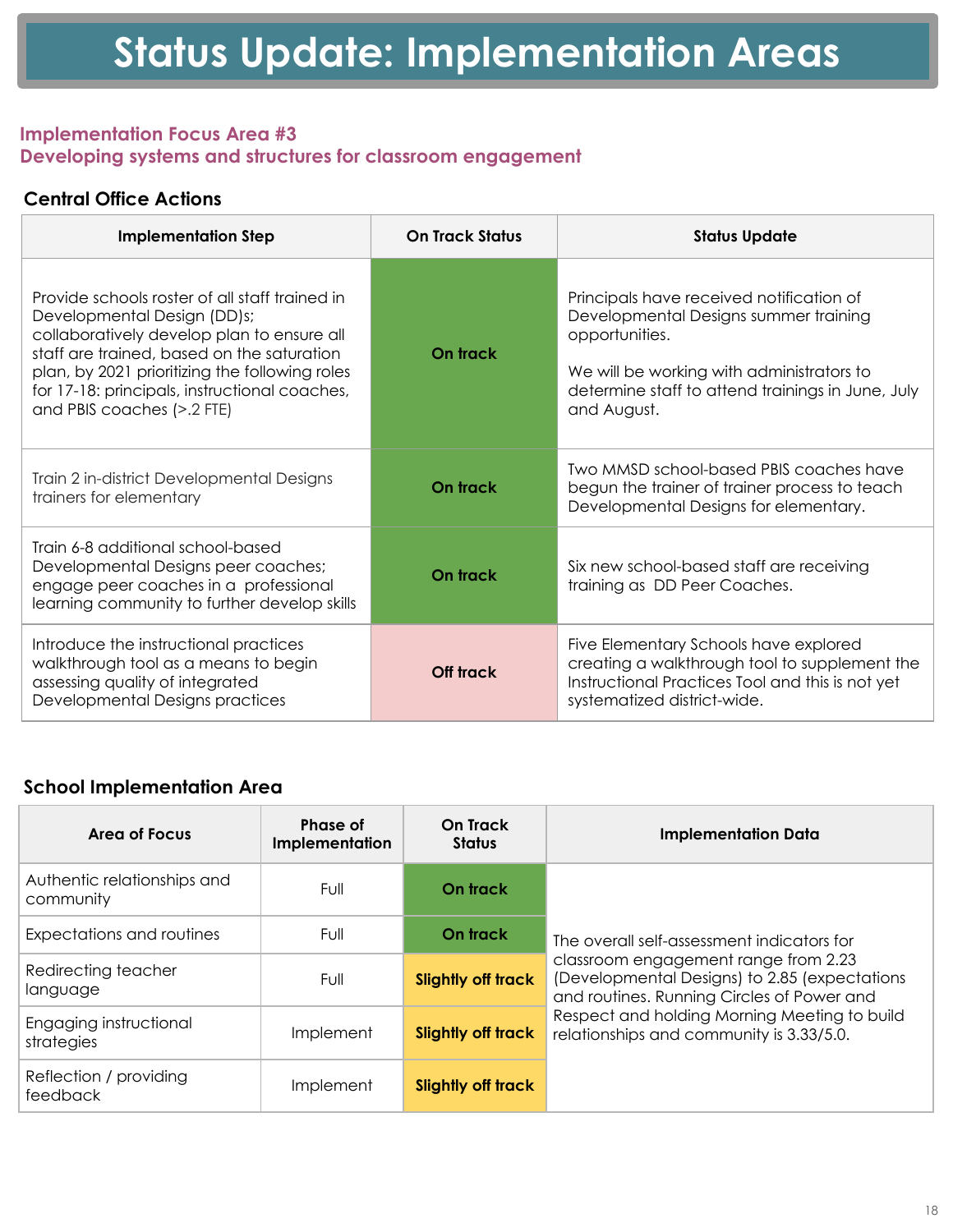### **Implementation Focus Area #3, cont. Developing systems and structures for classroom engagement**

| Increased fidelity, on classroom setting<br>subscale, of the self-assessment survey (SAS)        |                                                                                                                                                                                                                                                                                                |
|--------------------------------------------------------------------------------------------------|------------------------------------------------------------------------------------------------------------------------------------------------------------------------------------------------------------------------------------------------------------------------------------------------|
| Decreased behavior incidents, in classroom<br>settings, that lead to out-of-school<br>suspension | First semester, 1.4% (322/22407), of behavior<br>incidents occurring in the classroom resulted in<br>out-of-school suspension; first semester last year,<br>1.9% (270/14210), of incidents occurring in the<br>classroom resulted in out-of-school suspensions<br>representing a .5% decrease. |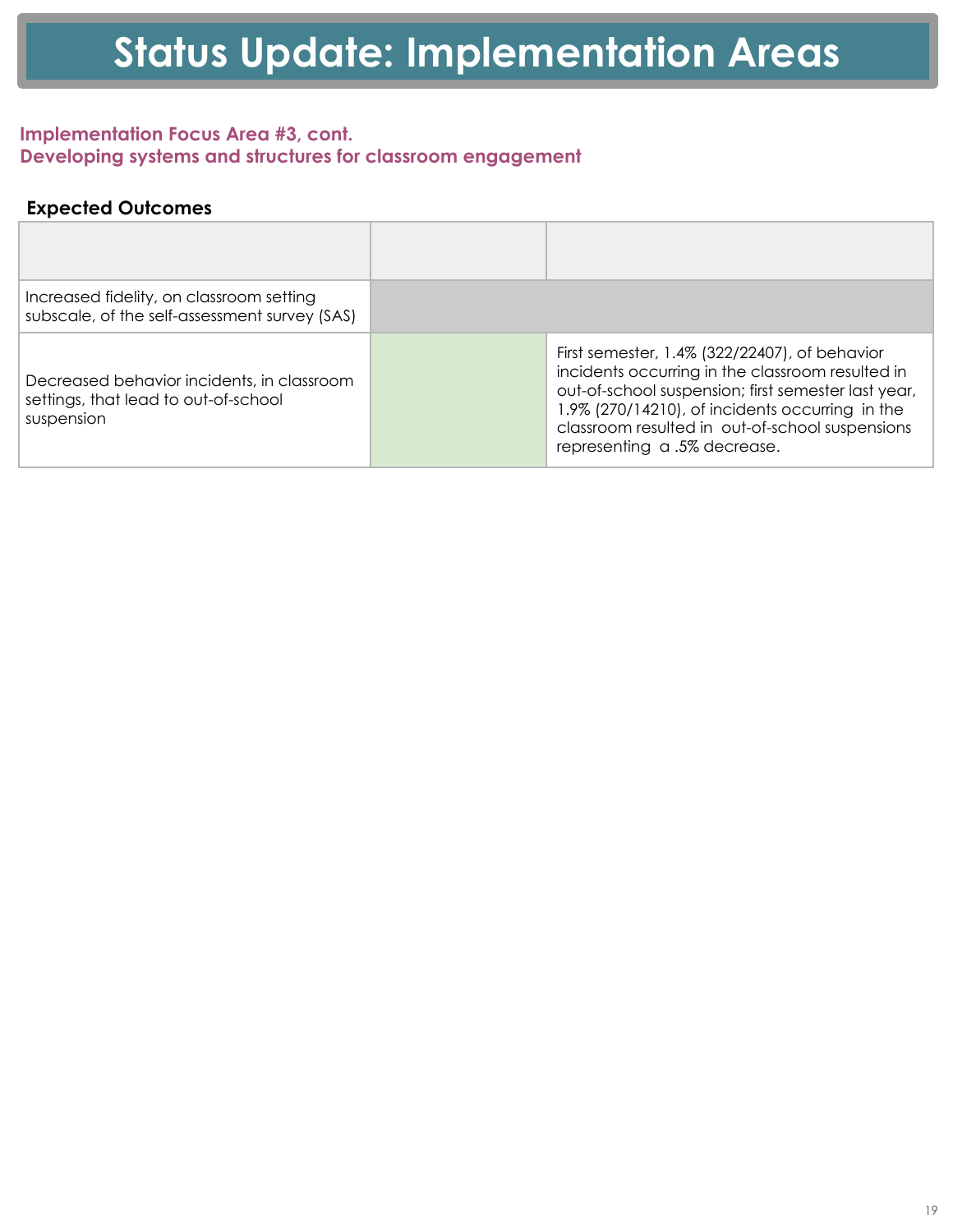#### **Implementation Focus Area #4 Integrating social emotional learning in core instruction**

# **Central Office Actions**

| <b>Implementation Step</b>                                                                                                                                                                                                                 | <b>On Track Status</b>    | <b>Status Update</b>                                                                                                                                                                                                                 |
|--------------------------------------------------------------------------------------------------------------------------------------------------------------------------------------------------------------------------------------------|---------------------------|--------------------------------------------------------------------------------------------------------------------------------------------------------------------------------------------------------------------------------------|
| Use instructional practice walkthrough tool<br>to assess explicit instruction of social<br>emotional instruction (Second Step or<br>ACP/SEL curriculum) and integration of<br>social emotional learning targets in<br>academic instruction | <b>Slightly off track</b> | Five Elementary Schools are using their own<br>variation of a walkthrough tool to determine<br>implementation of Social Emotional Learning.<br>This remains slightly off track, as many schools<br>have yet to prioritize this work. |
| Train instructional coaches in the<br>development of integrated social<br>emotional learning targets                                                                                                                                       | N/A                       | We plan to engage coaches in this training<br>after spring break.                                                                                                                                                                    |

### **School Implementation Area**

| Area of Focus                          | Phase of<br><b>Implementation</b> | <b>On Track</b><br><b>Status</b> | <b>Implementation Data</b>                                                                                                                         |
|----------------------------------------|-----------------------------------|----------------------------------|----------------------------------------------------------------------------------------------------------------------------------------------------|
| Core instruction                       | Full                              | <b>Slightly off track</b>        | Social Emotional Learning is in the prepare stage                                                                                                  |
| Use of appropriate learning<br>targets | Implement                         | <b>Slightly off track</b>        | and the 2.58 self-assessment for all schools<br>combined shows schools are in different places in<br>their approach and understanding of the work. |
| Instructional planning                 | Prepare                           |                                  | Not yet begun; currently in prepare stage                                                                                                          |
| Instructional coaching                 | Prepare                           |                                  | Not yet begun; currently in prepare stage                                                                                                          |

| Outcome                                                                                                                        | On Track<br><b>Status</b>       | <b>Status Update</b>                                                                                                                                                               |
|--------------------------------------------------------------------------------------------------------------------------------|---------------------------------|------------------------------------------------------------------------------------------------------------------------------------------------------------------------------------|
| Decreased number of behavior incidents<br>that lead to out-of-school suspension                                                | Off track                       | First semester last year 2.9% of all behavior<br>incidents resulted in OSS; first semester this year<br>3.2% of behavior incidents resulted in OSS<br>representing a .3% increase. |
| Increased percentage of students reporting<br>that students in this school understand how<br>they should and should not behave | Data not available until spring |                                                                                                                                                                                    |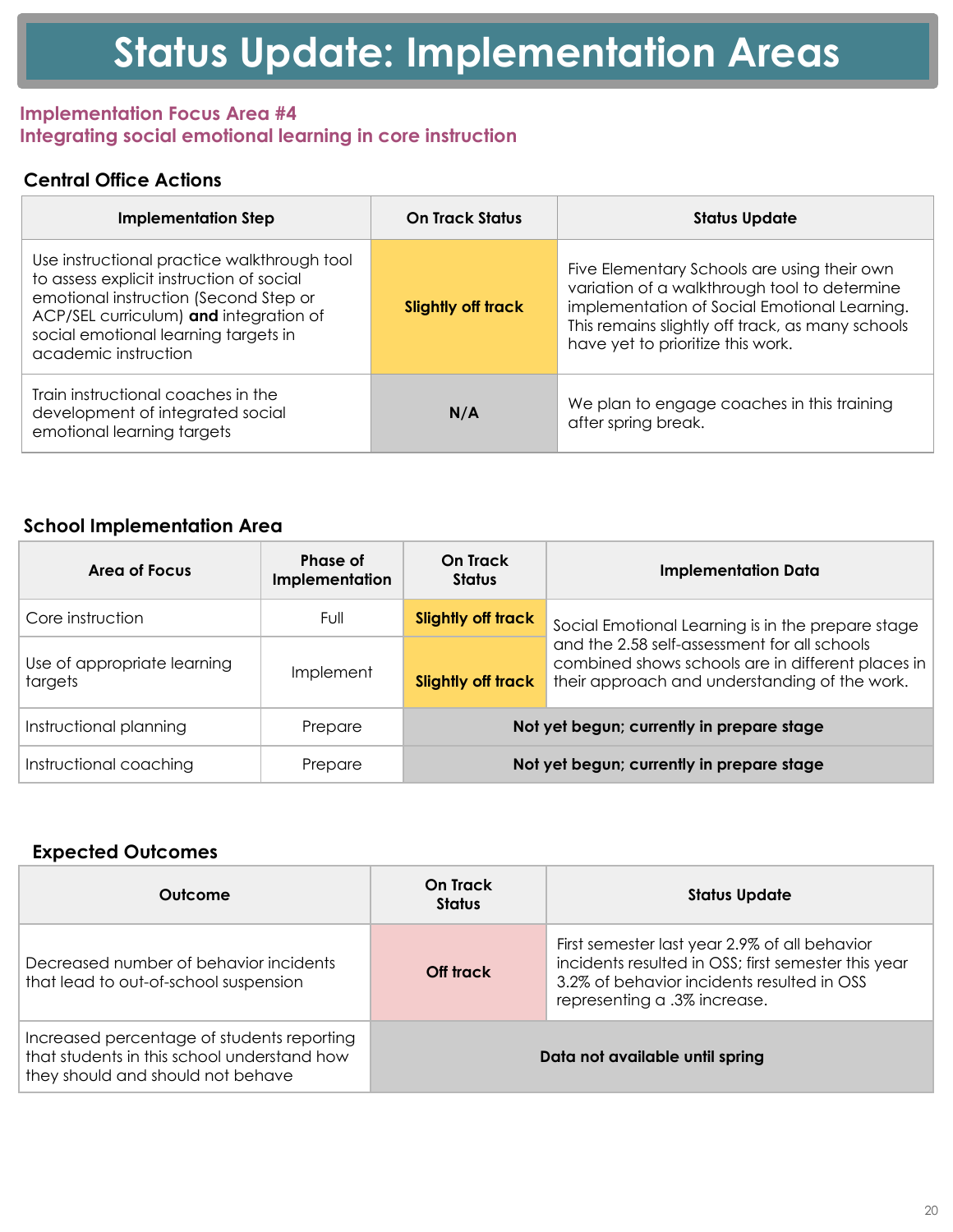### **Implementation Focus Area #5 Practices and procedures to respond, restore, and re-engage**

# **Central Office Actions**

| <b>Implementation Step</b>                                                                                                                                                                                                                                                                                                                                                                                                                                      | <b>On Track Status</b>    | <b>Status Update</b>                                                                                                                                                                                                                                                                                                                                    |
|-----------------------------------------------------------------------------------------------------------------------------------------------------------------------------------------------------------------------------------------------------------------------------------------------------------------------------------------------------------------------------------------------------------------------------------------------------------------|---------------------------|---------------------------------------------------------------------------------------------------------------------------------------------------------------------------------------------------------------------------------------------------------------------------------------------------------------------------------------------------------|
| Support schools to train a core group of<br>staff to convene restorative processes<br>(Circles, restorative conversation,<br>mediation) responsively in order to resolve<br>conflict or repair harm                                                                                                                                                                                                                                                             | <b>Slightly off track</b> | This professional development is opt-in for<br>schools. The cohort (West, Sennett, Sherman,<br>Whitehorse, Allis, Leopold, and Schenk) has<br>received further foundational restorative<br>practices training. We have learned there are<br>still foundational steps and conditions that<br>need to be taken for deep and meaningful<br>implementation. |
| Support all secondary schools to develop a<br>capacity-building model that will result in<br>the sustainable use of systematic<br>peer-to-peer accountability-based<br>interventions beginning in 2019-2020. This<br>includes ongoing student training to<br>maintain a network of racially diverse<br>students trained and supported to facilitate<br>Circle, mediation, restorative conversation,<br>engage in peer conferencing, and serve<br>as peer jurors | On track                  | Schools that have trained students to facilitate<br>these processes include Memorial, West, La<br>Follette, Toki, Sennett, Cherokee, Black Hawk,<br>Wright, O'Keeffe, and Jefferson. East and Toki<br>are plans to complete student training. We<br>continue to work with the YWCA to support the<br>work in middle schools.                            |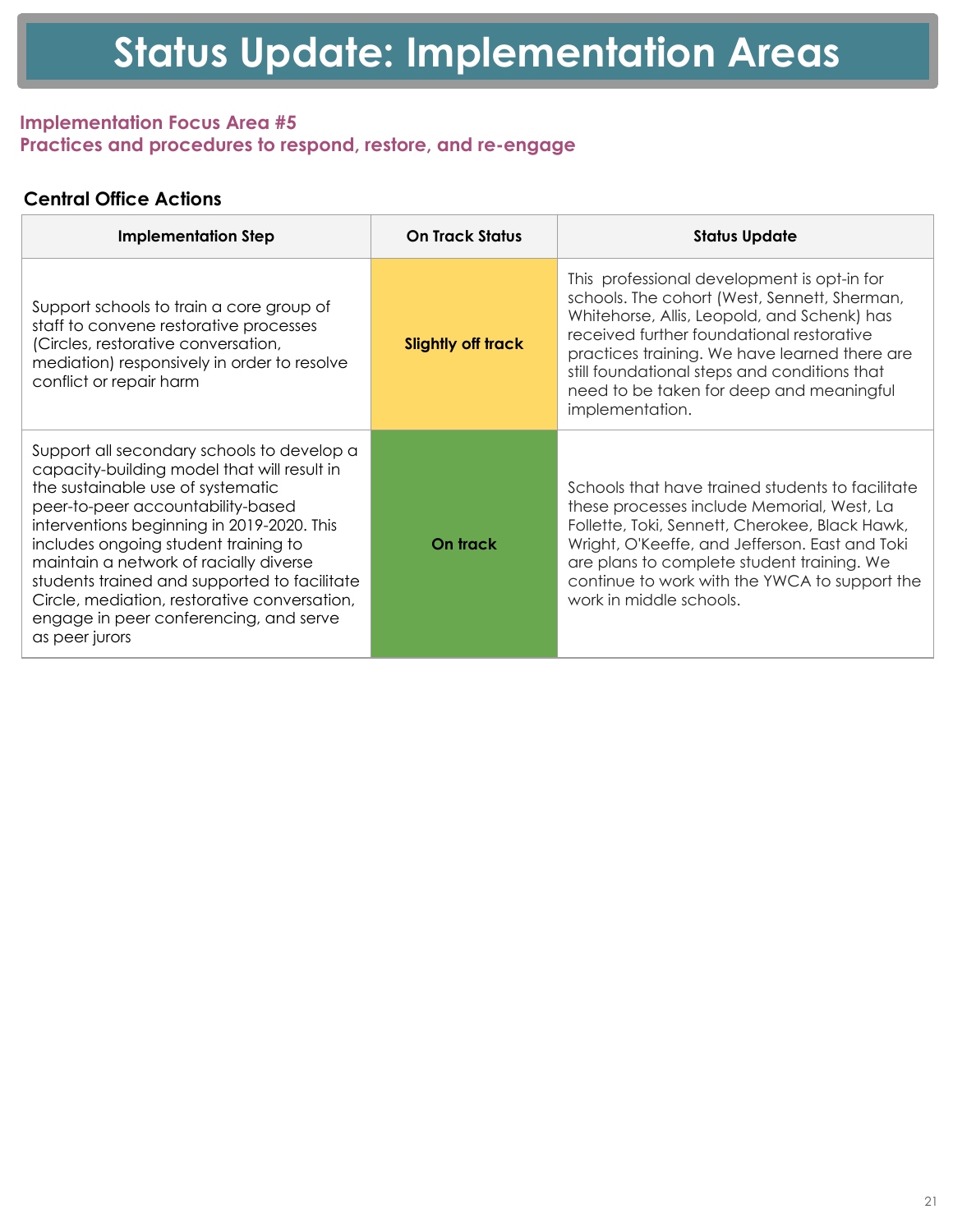### **Implementation Focus Area #5 (cont.) Practices and procedures to respond, restore, and re-engage**

# **School Implementation Area**

| Area of Focus                           | Phase of<br><b>Implementation</b> | On Track<br><b>Status</b>            | <b>Implementation Data</b>                                                                                                                                                                   |
|-----------------------------------------|-----------------------------------|--------------------------------------|----------------------------------------------------------------------------------------------------------------------------------------------------------------------------------------------|
| Behavior response process               | Full                              | On track                             | The average self-assessment for having a mobile<br>response system in place is 3.3 on a 5.0 scale,                                                                                           |
| Non-classroom procedures /<br>practices | Implement                         | On track                             | which is above minimal proficiency<br>implementation.<br>Most schools have identified roles on mobile<br>response and schedules for support to create<br>consistency.                        |
| Proactive procedures /<br>practices     | Implement                         | <b>Slightly off track</b>            | Circles for restorative justice and community<br>during homeroom are both above 3.0/5.0.<br>Schools report that these proactive practices are<br>not always consistently implemented.        |
| Restorative circle process              | Implement                         | On track                             | The district-wide self-assessment is 3.13/5.0 and is<br>happening in some 37 schools across the district.                                                                                    |
| Alternatives to suspension              | Implement                         | <b>Slightly off track</b>            | 36% of secondary schools currently have a<br>district-approved plan for alternatives to<br>suspension. The intervention most utilized is<br>restorative circles and individual goal-setting. |
| Peer to peer accountability             | Prepare                           | N/A - Currently in the prepare stage |                                                                                                                                                                                              |

| Outcome                                                                                        | On Track<br><b>Status</b> | <b>Status Update</b>                                                                                                                                                                                                |
|------------------------------------------------------------------------------------------------|---------------------------|---------------------------------------------------------------------------------------------------------------------------------------------------------------------------------------------------------------------|
| Decreased number of behavior incidents<br>that lead to out-of-school suspension                | Off track                 | First semester last year 2.9% of all behavior<br>incidents resulted in OSS; first semester this year<br>3.2% of behavior incidents resulted in OSS<br>representing a .3% increase.                                  |
| Decreased rate of of recidivism, in the use of<br>out-of-school suspension                     | Off track                 | 66% of students who have experienced<br>suspension this semester have only been<br>suspended one time; first semester last year 70%<br>of students who experienced suspension have<br>only been suspended one time. |
| Increased percentage of students who<br>report students resolve conflict in productive<br>ways |                           | Data not available until spring                                                                                                                                                                                     |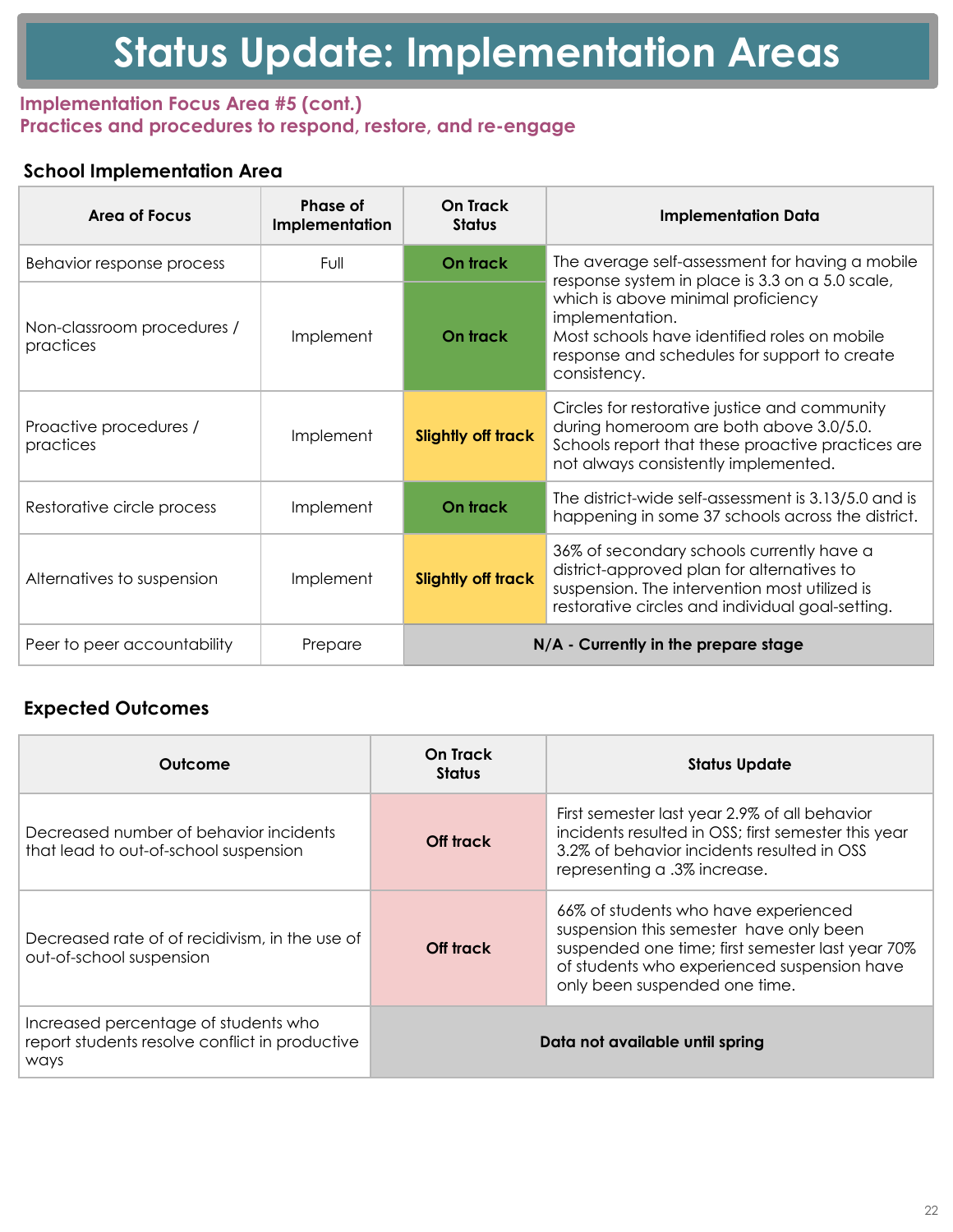#### **Implementation Focus Area #6 Practices and procedures for group and individual intervention**

# **Central Office Actions**

| <b>Implementation Step</b>                                                                                                                                | <b>On Track Status</b> | <b>Status Update</b>                                                                                                                                                |
|-----------------------------------------------------------------------------------------------------------------------------------------------------------|------------------------|---------------------------------------------------------------------------------------------------------------------------------------------------------------------|
| Develop a platform for the documentation<br>of behavior interventions and<br>comprehensive progress monitoring                                            | On track               | A stopgap solution has been developed and<br>shared with schools to ensure documentation<br>of intervention in Oasys regardless of our<br>transition to EduCLIMBER. |
| Provide professional development to<br>student services teams in the use of the<br>platform and expectations for<br>documentation and progress monitoring | On track               | Professional development has begun targeting<br>District leaders with a role in the professional<br>development and implementation of<br>EduCLIMBER.                |

### **School Implementation Area**

| Area of Focus                            | Phase of<br><b>Implementation</b> | On Track<br><b>Status</b>            | <b>Implementation Data</b>                                                                                                                     |
|------------------------------------------|-----------------------------------|--------------------------------------|------------------------------------------------------------------------------------------------------------------------------------------------|
| Identifying students for<br>intervention | Implement                         | On track                             | Schools report a 3.15/5.0 self-assessment score on<br>identifying students for intervention. The scores<br>are higher at the elementary level. |
| Assessment and Intervention              | Implement                         | <b>Slightly off track</b>            | Overall, schools report a 2.38/5.0 self-assessment<br>rating on fidelity of their interventions.                                               |
| Monitoring of<br>implementation fidelity | Prepare                           | N/A - Currently in the prepare stage |                                                                                                                                                |

| Outcome                                                                                                                                                                                      | On Track<br><b>Status</b>       | <b>Status Update</b>                                                                                                                                                                                                |
|----------------------------------------------------------------------------------------------------------------------------------------------------------------------------------------------|---------------------------------|---------------------------------------------------------------------------------------------------------------------------------------------------------------------------------------------------------------------|
| Decreased rate of of recidivism, in the use of<br>out-of-school suspension                                                                                                                   | Off track                       | 66% of students who have experienced<br>suspension this semester have only been<br>suspended one time; first semester last year 70%<br>of students who experienced suspension have<br>only been suspended one time. |
| Decreased number of behavior incidents<br>that lead to out-of-school suspension                                                                                                              | Off track                       | First semester last year 2.9% of all behavior<br>incidents resulted in OSS; first semester this year<br>3.2% of behavior incidents resulted in OSS<br>representing a .3% increase.                                  |
| Increased percentage of staff reporting that<br>their school has an effective system in place<br>for staff to discuss/problem-solve<br>challenging situations related to student<br>behavior | Data not available until spring |                                                                                                                                                                                                                     |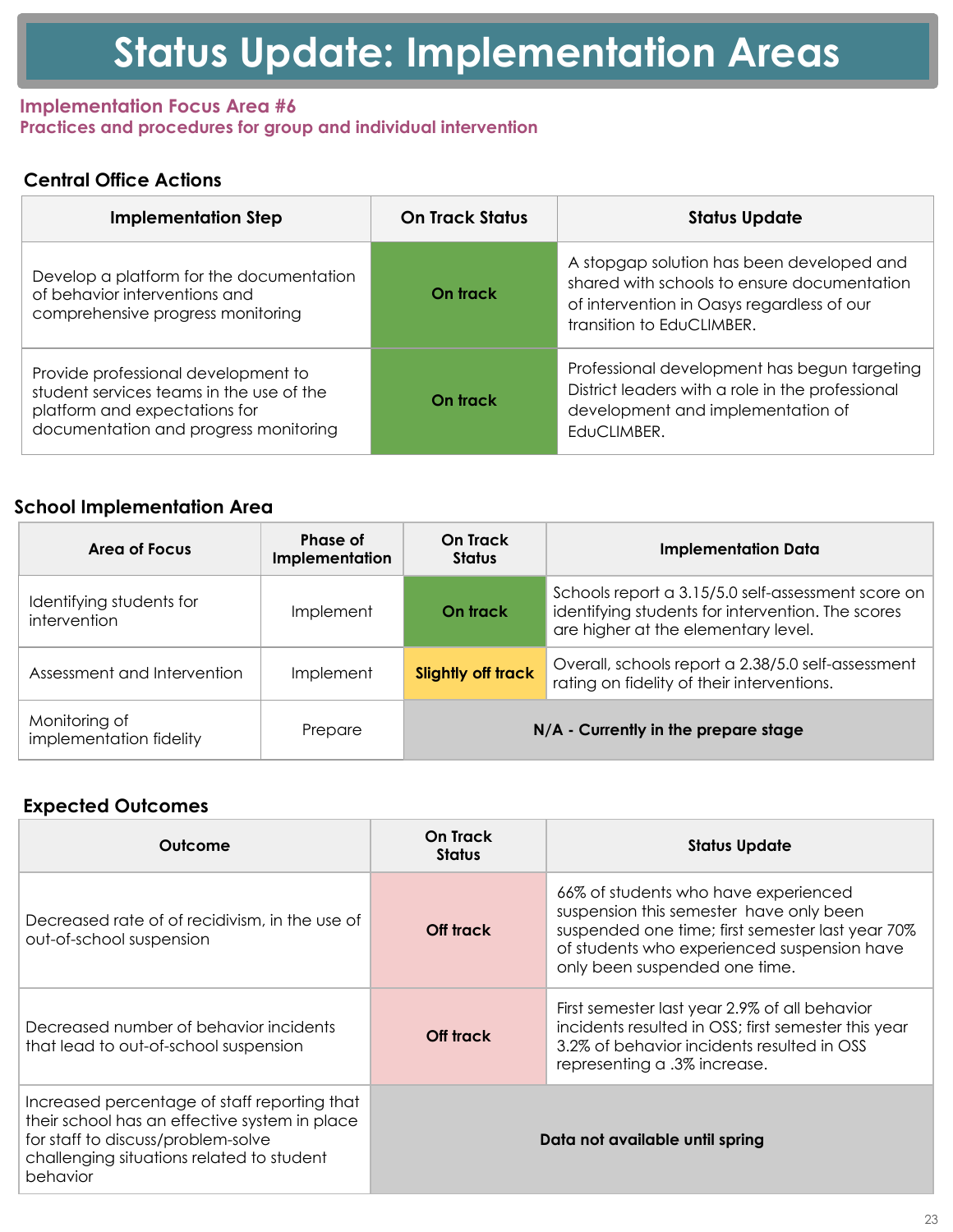### **Implementation Focus Area #7 Leveraging staff through job description alignment and clearly defined roles and responsibilities**

# **Central Office Actions**

| <b>Implementation Step</b>                                                                                                            | <b>On Track Status</b> | <b>Status Update</b>                                                                                                                                                             |
|---------------------------------------------------------------------------------------------------------------------------------------|------------------------|----------------------------------------------------------------------------------------------------------------------------------------------------------------------------------|
| Study distribution of Behavior Education<br>Plan allocation (PBIS and BEA); make<br>recommendations for distribution of<br>allocation | On track               | The Board approved work to begin in<br>designing an equity-based resource model;<br>the cross-functional team has been<br>assembled.                                             |
| Convene a student services advisory to<br>inform any additional role guidance<br>necessary for the 2018-2019 school year              | On track               | We have active social work, psychologist,<br>counselor, nurse, and PBIS coach advisories;<br>second semester we will begin to meet as a<br>cross-disciplinary advisory, as well. |

### **School Implementation Area**

| Area of Focus              | <b>Phase of</b><br><b>Implementation</b> | On Track<br><b>Status</b> | <b>Implementation Data</b>                                        |
|----------------------------|------------------------------------------|---------------------------|-------------------------------------------------------------------|
| Roles and responsibilities | Implement                                | On track                  | Schools overall self-assessment of this indicator is<br>3.28/5.0. |

| Outcome                                                                    | <b>On Track</b><br><b>Status</b> | <b>Status Update</b>                                                                                                                                                                                                |
|----------------------------------------------------------------------------|----------------------------------|---------------------------------------------------------------------------------------------------------------------------------------------------------------------------------------------------------------------|
| Decreased rate of of recidivism, in the use of<br>out-of-school suspension | Off track                        | 66% of students who have experienced<br>suspension this semester have only been<br>suspended one time; first semester last year 70%<br>of students who experienced suspension have<br>only been suspended one time. |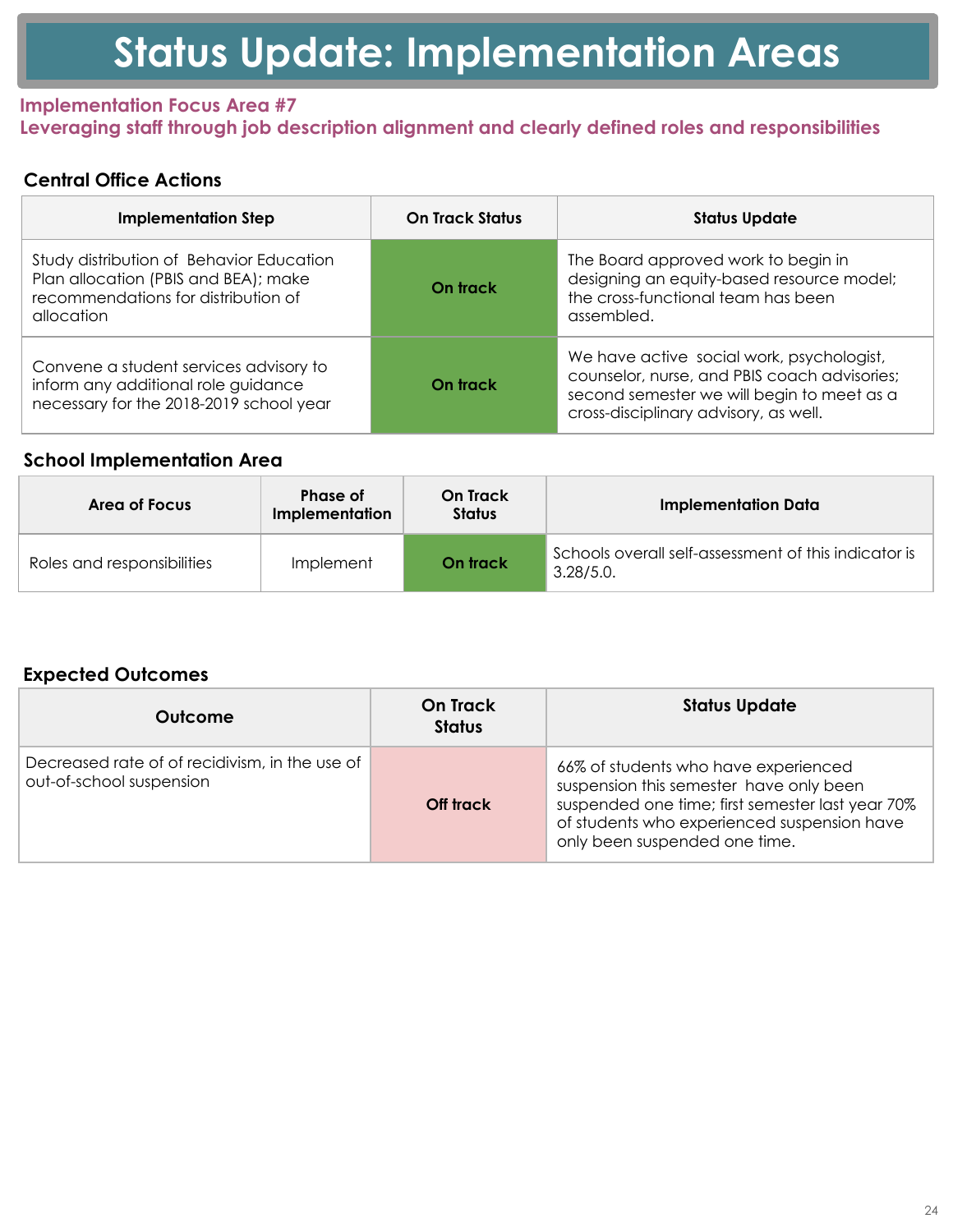### **Implementation Focus Area #8 Develop school-wide data systems and practices to promote equitable application of policy**

# **Central Office Actions**

| <b>Implementation Step</b>                                                                                                                                                                                                                                                                                                                                                                                                                                                | <b>On Track Status</b> | <b>Status Update</b>                                                                                                                                                                                                    |
|---------------------------------------------------------------------------------------------------------------------------------------------------------------------------------------------------------------------------------------------------------------------------------------------------------------------------------------------------------------------------------------------------------------------------------------------------------------------------|------------------------|-------------------------------------------------------------------------------------------------------------------------------------------------------------------------------------------------------------------------|
| Support schools to ensure their data is<br>accurately documented so it may be used<br>to authentically reflect on vulnerable or<br>subjective decision-making points                                                                                                                                                                                                                                                                                                      | On track               | Members of the Behavior Education<br>Leadership Team engage in weekly data<br>analysis to understand trends and themes.<br>There have also been district-wide<br>opportunities for data analysis.                       |
| Support schools in their use of a<br>data-decision making protocol, to create<br>an intentional pause, when determining<br>type of discipline and/or number of days of<br>suspension                                                                                                                                                                                                                                                                                      | On track               | Schools continue to request individual data<br>support. In PBIS coaches meetings, Student<br>Services meetings and Culture and Climate<br>visits, data is shared and analyzed.                                          |
| Collaborate with the Instructional<br><b>Technology Department to establish</b><br>appropriate use and expectations for use<br>of cell phones in class including a plan to<br>affirm positive behavior and address<br>vulnerable decision making points when<br>redirecting a student's behavior (e.g.<br>which student are asked to put their cell<br>phone away, how a staff person<br>approaches a student, determination of<br>discipline for the use of cell phones) | On track               | Three pilots are currently in progress:<br>Adult defined cell phone zones (TBD)<br>Student defined cell phone zones (Toki)<br>$\bullet$<br>Student defined cell phone zones & the<br>use of <u>Yondr Bags</u> (Sherman) |

# **School Implementation Area**

| Area of Focus                                     | Phase of<br>Implementation | <b>On Track</b><br><b>Status</b> | <b>Implementation Data</b>                                  |
|---------------------------------------------------|----------------------------|----------------------------------|-------------------------------------------------------------|
| Documentation and use of<br>data                  | Full                       | Slightly off track               | The implementation indicator is 3.13/5.0.                   |
| Data-driven equity analysis<br>of decision points | Implement                  | <b>Slightly off track</b>        | The district-wide average of this indicator is<br>2.20/5.0. |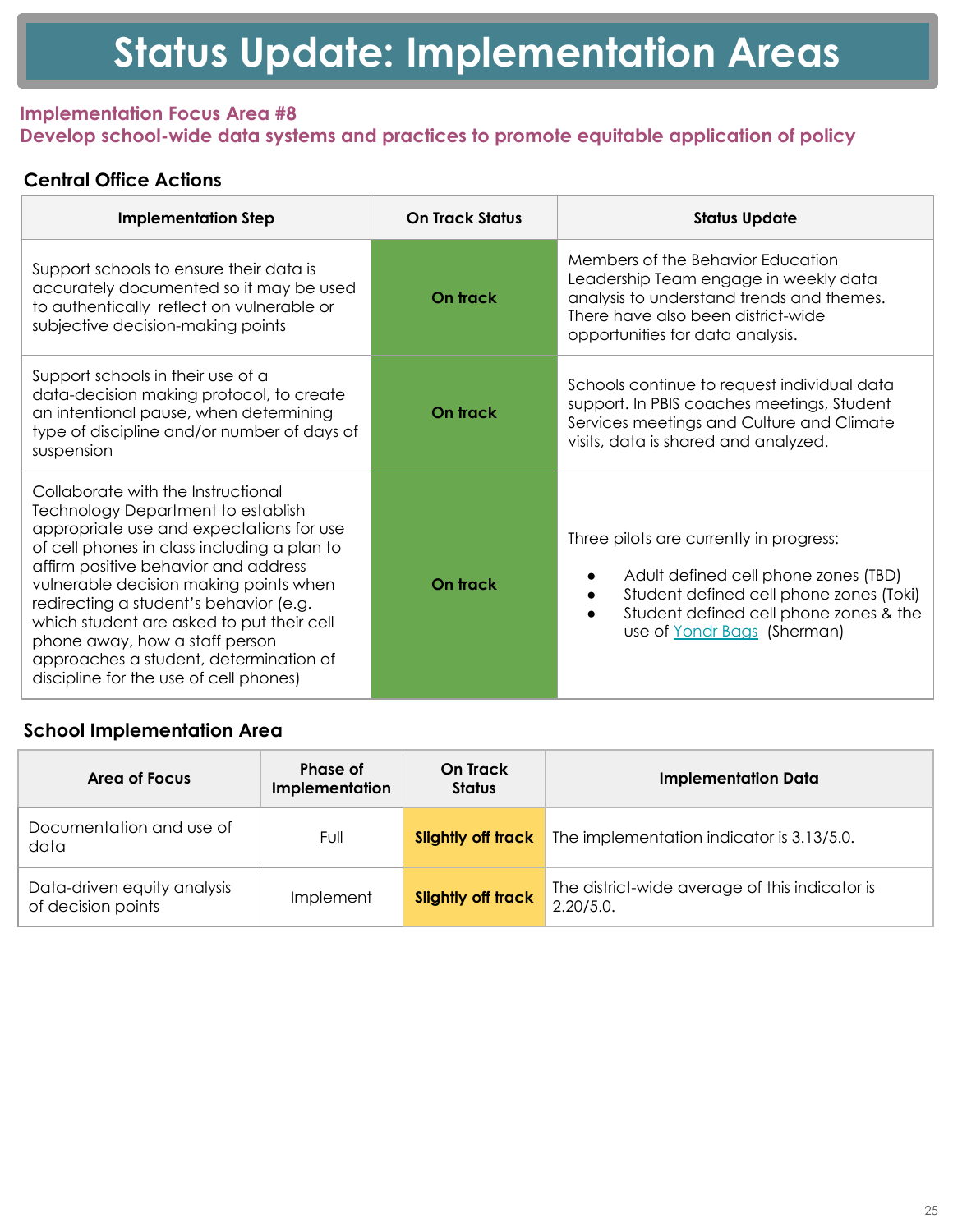### **Implementation Focus Area #8 (cont.) Develop school-wide data systems and practices to promote equitable application of policy**

| Outcome                                                                                | On Track<br><b>Status</b>        | <b>Status Update</b>                                                                                                                                                                                                                                                                                                                                                                                            |
|----------------------------------------------------------------------------------------|----------------------------------|-----------------------------------------------------------------------------------------------------------------------------------------------------------------------------------------------------------------------------------------------------------------------------------------------------------------------------------------------------------------------------------------------------------------|
| Decreased call, incident, and suspension risk<br>ratios for African American students  | <b>Monitor positive</b><br>trend | Risk ratios for African American students have<br>improved in all areas (calls, incidents, in-school<br>suspension, and out-of-school suspensions) as<br>compared to Semester 1 of 2016-2017:<br><b>Calls:</b> Decreased by .25 (5.25 to 5)<br>Incidents: Decreased by .46 (5.1 to 4.7)<br>In-school suspension: Decreased by 2.21(9.49 to 7.28)<br>Out-of-school suspension: Decreased by 3.43 (12.59 to 9.16) |
| Decreased call, incident, and suspension risk<br>ratios for students with disabilities | <b>Monitor positive</b><br>trend | Risk ratios for students with disabilities have<br>improved in all areas (calls, incidents, in-school<br>suspension, and out-of-school suspensions) as<br>compared to Semester 1 of 2016-2017<br><b>Calls:</b> Decreased by .26 (2.55 to 2.29)<br>Incidents: Decreased .26 (2.73 to 2.47)<br>In-school suspension: Decreased by .81 (4.7 to 3.89)<br>Out-of-school suspension: Decreased by .76 (6 to 5.24)     |
| Increased percentage of staff reporting their<br>school values equity                  | Data not available until spring  |                                                                                                                                                                                                                                                                                                                                                                                                                 |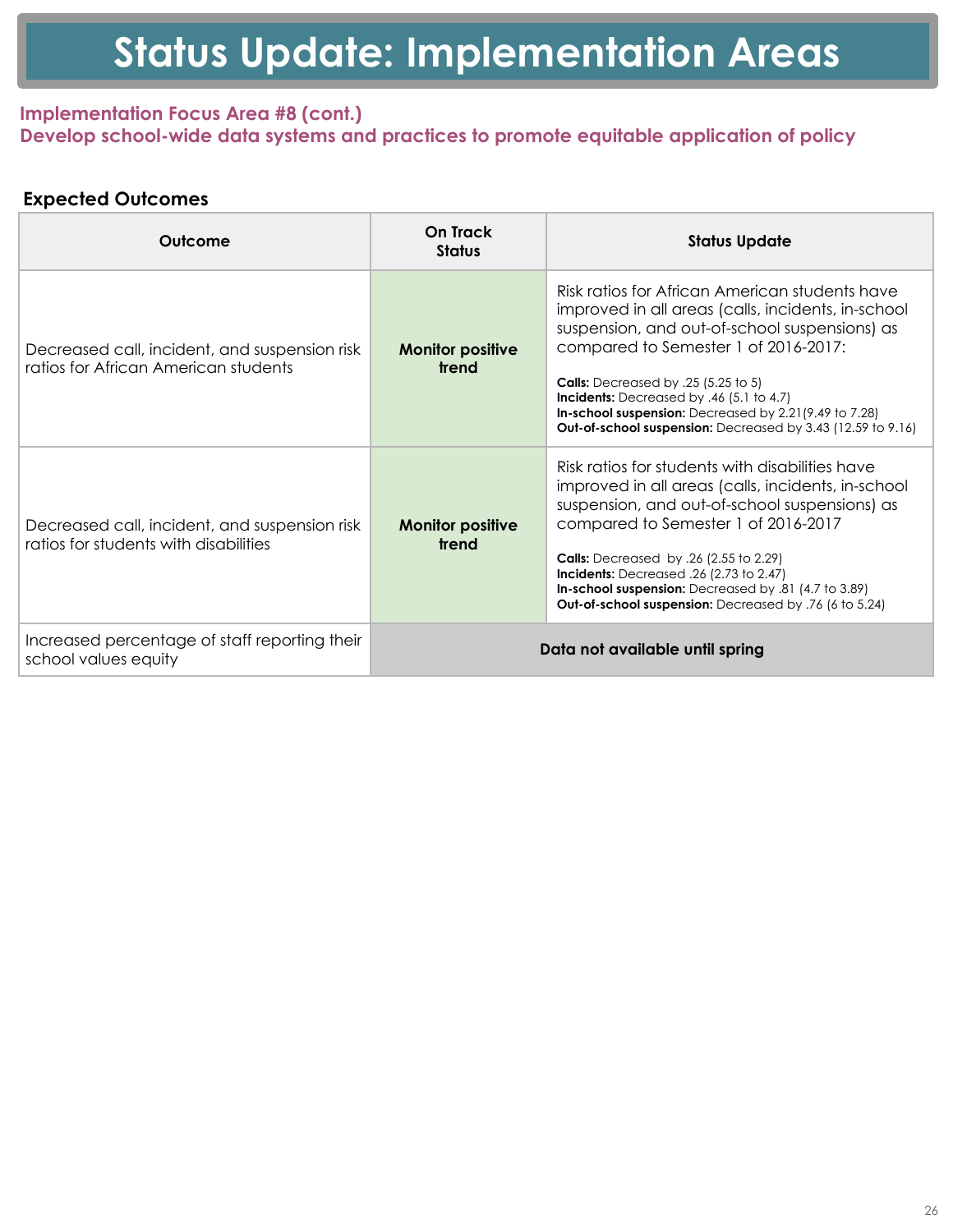#### **Implementation Focus Area #7** Leveraging staff through job description alignment and clearly defined roles and responsibilities

### **Central Office Actions**

| <b>Implementation Step</b>                                                                                                             | <b>On Track Status</b> | <b>Status Update</b>                                                                                                                        |
|----------------------------------------------------------------------------------------------------------------------------------------|------------------------|---------------------------------------------------------------------------------------------------------------------------------------------|
| 3 O D Q D O O R F D W L R Q 3%, 6 D Q G % (\$ P D N H<br>U H F R P P H Q G D W L R Q V I R U G L V W U L E X W L R Q R I<br>DOORFDWLRQ |                        | 6WXG\GLVWULEXWLRQRI%HKDYLRU (GXFDWERQ%RDUGDSSURYHGZRUNWR<br>GHVLJQLQJ DQ HTXLW\ EDVHG UH<br>WKH FURVV IXQFWLRQDO WHDP K<br><b>DVVHPEOHG</b> |
| & RQYHQH D VWXGHQW VHUYLFHV DGYLVRU\<br>LQIRUP DQ\ DGGLWLRQDO UROH JXDhGGDCRFH<br>QHFHVVDU\IRU WKH                                     | VFKRRO \HDU            | WERXQVHORU QXUVH DQG 3%,6 F<br>VHFRQG VHPHVWHU ZH ZLOO EHJ<br>FURVV GLVFLSOLQDU\ DGYLVRU\                                                   |

#### **School Implementation Area**

| Area of Focus                             | <b>Phase of</b><br>Implementation | <b>On Track</b><br><b>Status</b> | <b>Implementation Data</b>   |  |
|-------------------------------------------|-----------------------------------|----------------------------------|------------------------------|--|
| 5ROHV DQG UHVSRQVLERLSOLMHRIHHQW On track |                                   |                                  | 6FKRROV RYHUDOO VHOI DVVHVVF |  |

| <b>Outcome</b>           | <b>On Track</b><br><b>Status</b> | <b>Status Update</b>                                                                                                                                                                                            |
|--------------------------|----------------------------------|-----------------------------------------------------------------------------------------------------------------------------------------------------------------------------------------------------------------|
| RXW RI VFKRRO VXVSHQVLRQ | <b>Off track</b>                 | 'HFUHDVHG UDWH RI RI UHFL <mark>GLYLVP LQ WKH XVHIR</mark> JWXGHQWV ZKR KDYH H[SHl<br>VXVSHQVLRQ WKLV VHPHVWHU KI<br>VXVSHQGHG RQH WLPH ILUVW VH<br>RI VWXGHQWV ZKR HISHULHQFHG<br>RQO\ EHHQ VXVSHQGHG RQH WLPI |